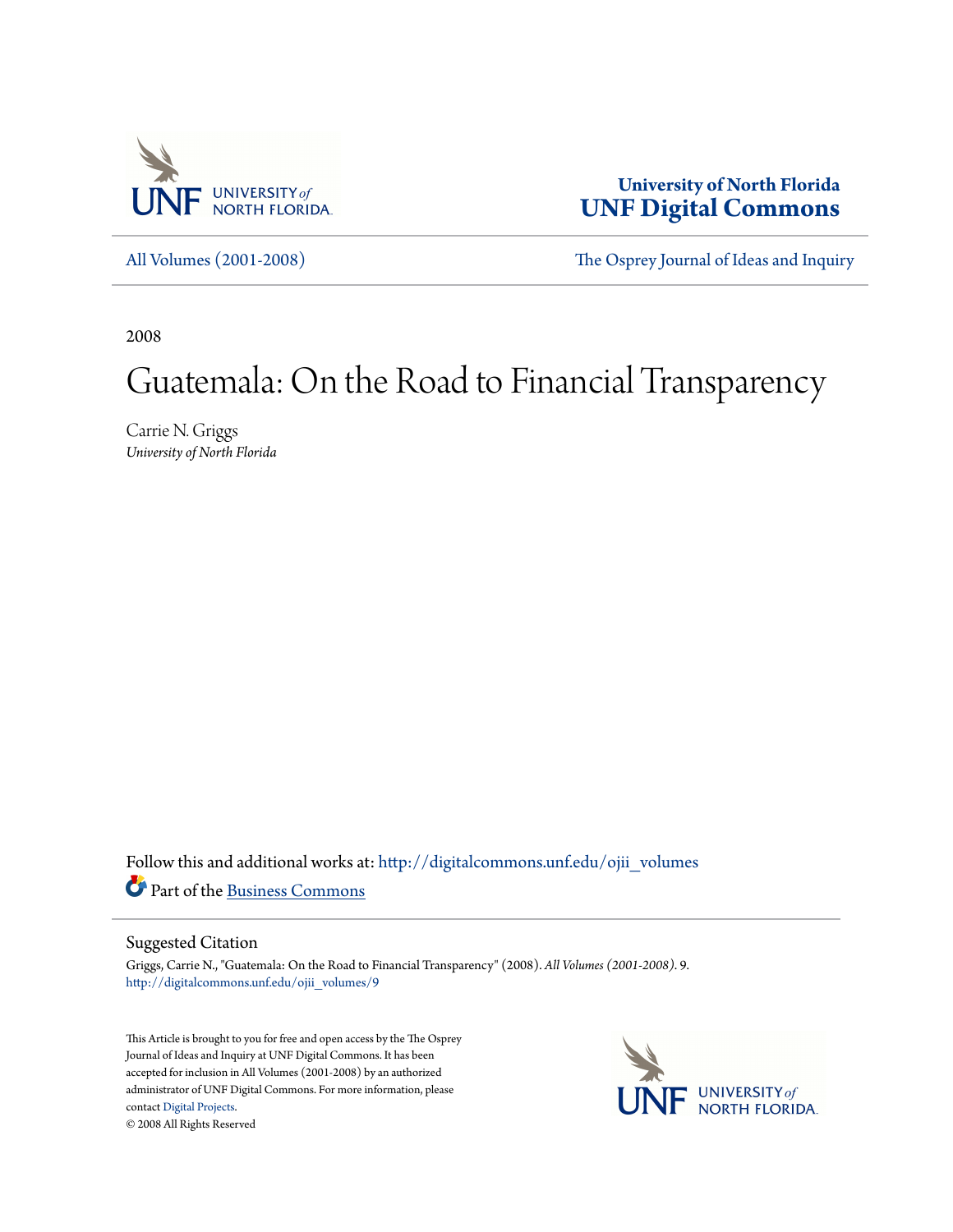#### **Guatemala: On the Road to Financial Transparency**  Carrie N. Griggs

Faculty Sponsor: Dr. Jeffrey Michelman

## **Abstract**

 $\overline{a}$ 

**Corruption and poverty have long been linked with each other, but recent studies, such as the Corruption Perceptions Index and Standard & Poor's Corporate Governance Scores, have since strengthened this correlation. Even though progress has been made in establishing anti-corruption laws and regulations, the results of these studies reveal that much more needs to be accomplished before we see meaningful improvements in the world's poorest countries. In this research, we will focus on one country in particular, Guatemala. By examining the effect that culture, history, and politics have on Guatemala's corporate governance and financial environment, we will see the steps that need to be taken to lead Guatemala on the road to financial transparency.** 

 Guatemala has endured a long, violent path in its political history, from its beginnings in military authoritarian rule to its current status of electoral democracy. No doubt this turbulent political environment has influenced the wave of corruption and poverty that has been and still is occurring in Guatemala today. According to the Corruption Perceptions Index (2006), most countries in the world face serious perceived levels of domestic corruption<sup>1</sup>, with Guatemala perceiving its corruption level as being "rampant." This level of corruption certainly impairs its corporate governance structure, which in turn impairs the ability for Guatemala to achieve financial transparency.

What does this mean for the Guatemalan economy? As stated in Standard & Poor's Corporate Governance Report (2003), evidence is growing to support the fact that corporate governance and financial performance are inextricably linked. Investors cite governance practices being as important as financial performance in evaluating investment opportunities and are willing to pay a premium for shares of a wellgoverned company. Consequently, the rampant corruption and weak corporate governance within Guatemala have discouraged investors from engaging in business either with or within the country. This vicious circle of corruption and poverty has made it extremely difficult for Guatemala to make any headway in improving its economic position.

This research will attempt to link Guatemala's political history and culture with its corporate governance structure and financial environment. The subject of the first part will be an introduction and historical analysis of Guatemala's politics and culture. We will then examine transparency and corruption, and how these two qualities, or lack thereof, can affect a country's ability to achieve success in domestic and world economies. We will evaluate Guatemala's corporate governance according to Standard & Poor's Corporate Governance Scores. These scores should highlight improvements Guatemala needs to make, as well as the steps Guatemala is taking in the right direction. Finally we conclude by looking at the relationship between Guatemala's corporate Governance environment and investment by US based companies.

<sup>&</sup>lt;sup>1</sup> Even though progress has been made in establishing anti-corruption laws and regulations, the 2006 CPI results show that much more needs to be done in order to truly improve the world's poorest countries.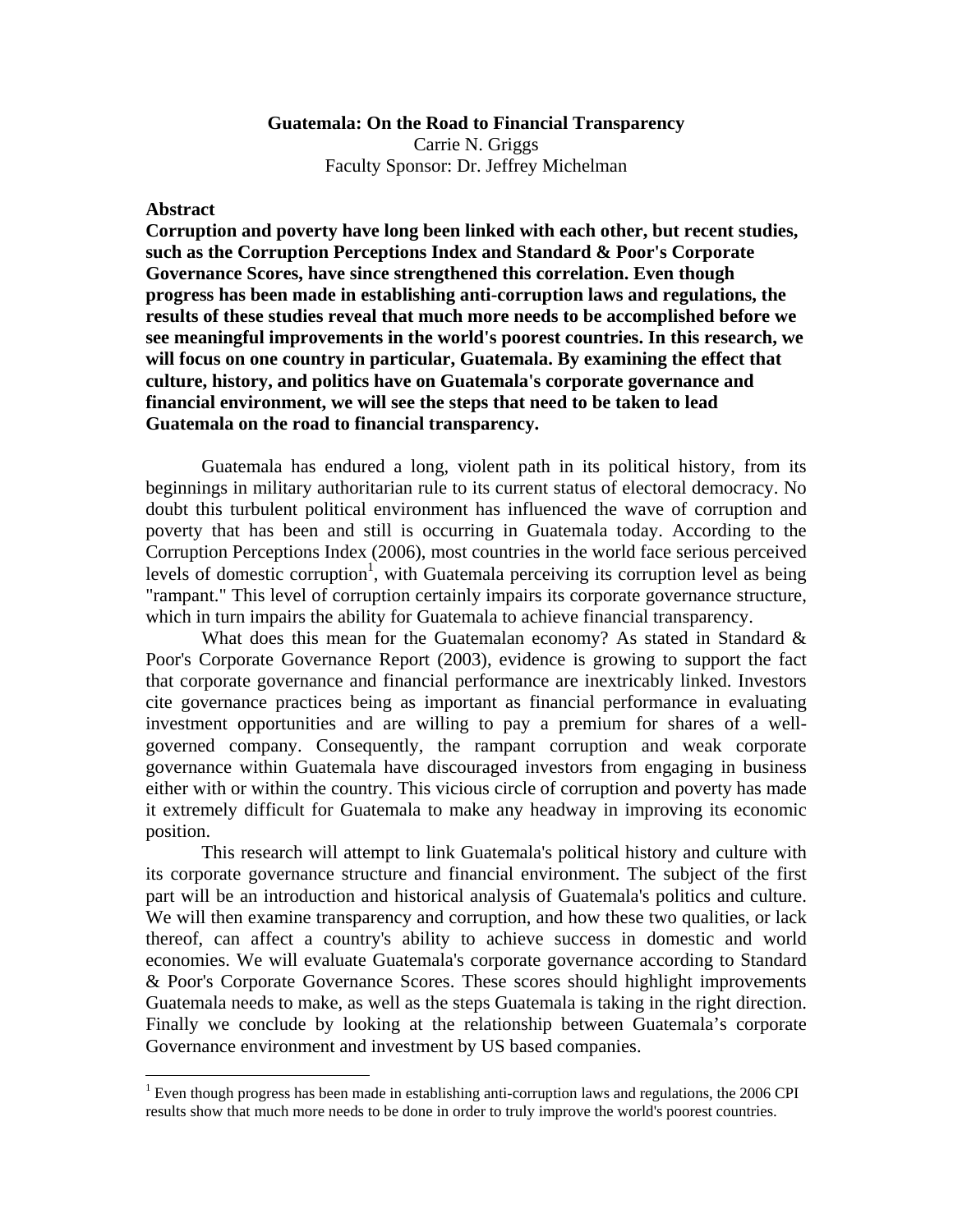# **I: Understanding Guatemala**

Guatemala is the largest and most populous of the Central American countries<sup>2</sup>, but is quite unlike the rest of Central America because of its large, unintegrated indigenous population. During the first millennium A.D., the Mayan civilization flourished in Guatemala and in the surrounding regions for almost three centuries, when in 1821 it won its independence from Spain. A variety of military and civilian governments took control over Guatemala during the second half of the  $20<sup>th</sup>$  century, including Liberals, Dictators, and Communists. During the period of liberal-democratic control, several major reforms were implemented, which ultimately shaped and led to Guatemala's current social and political problems (Booth, et al, 2006).

The rapid economic change and repression that ensued drove turmoil and regime change, resulting in a 36-year guerrilla war that ended in 1996. The government signed a peace agreement formally ending the conflict, which had left more than 200,000 people dead and created some 1 million refugees (The World Factbook, 2006). This prolonged civil war saw the emergence of three separate regimes, ultimately resulting in a democracy that not only reduced the power and influence of the military, but also allowed former rebels to attain significant political positions.

According to Booth (2006), the fledgling regime faced many obstacles, including the potential that those rebel groups and other violent protestors opposed to democracy and the necessary socioeconomic reforms would undermine any progress. This proved true when a series of assassinations and murders of highly ranked officials took place, eventually leading to the conviction of several military officers. In addition, the Historical Clarification Commission (CEH) released a report in 1999 which blamed the army and state security forces for 93 percent of the acts of violence which were committed during the war. The report also found that the atrocities were on par with genocide, with those of Mayan ethnicity making up eighty-three percent of the victims (Sanford, 2003).

Despite the evidence presented by the CEH, then president, Álvaro Enrique Arzú Yrigoyen downplayed many of the military's actions and their impacts, as well as rejected the commission's recommendation to form a separate authority to further investigate these incidents and remove the military personnel responsible. Later that year, constituents voted against a referendum outlining constitutional reforms to include military and judicial improvements, further diminishing any chance at a peace agreement (Sanford, 2003).

The elections in 1999 focused on growing social violence and socioeconomic woes. According to Booth (2006), changes which called for improving the status of those in poverty, i.e. a minimum wage increase, caused a continuous rift between the Guatemalan government and the business community. The ruling government did manage to take small steps toward improvement, only to be set back by its failure to control increasing crime or to make any advancement in peace accords. In addition, the United States Congress (2002) stated that appointed corrupt officials not only undermined the government's credibility, but also prevented any socioeconomic progression. Although military influence had been significantly reduced, these corrupt

<sup>&</sup>lt;sup>2</sup> Guatemala has a GDP per capita of \$4,900, roughly one-half that of Brazil, Argentina, and Chile. Guatemala's population is approximately 12,728,111, ranking 69<sup>th</sup> in the world, according to the U.S. Census Bureau (July, 2007).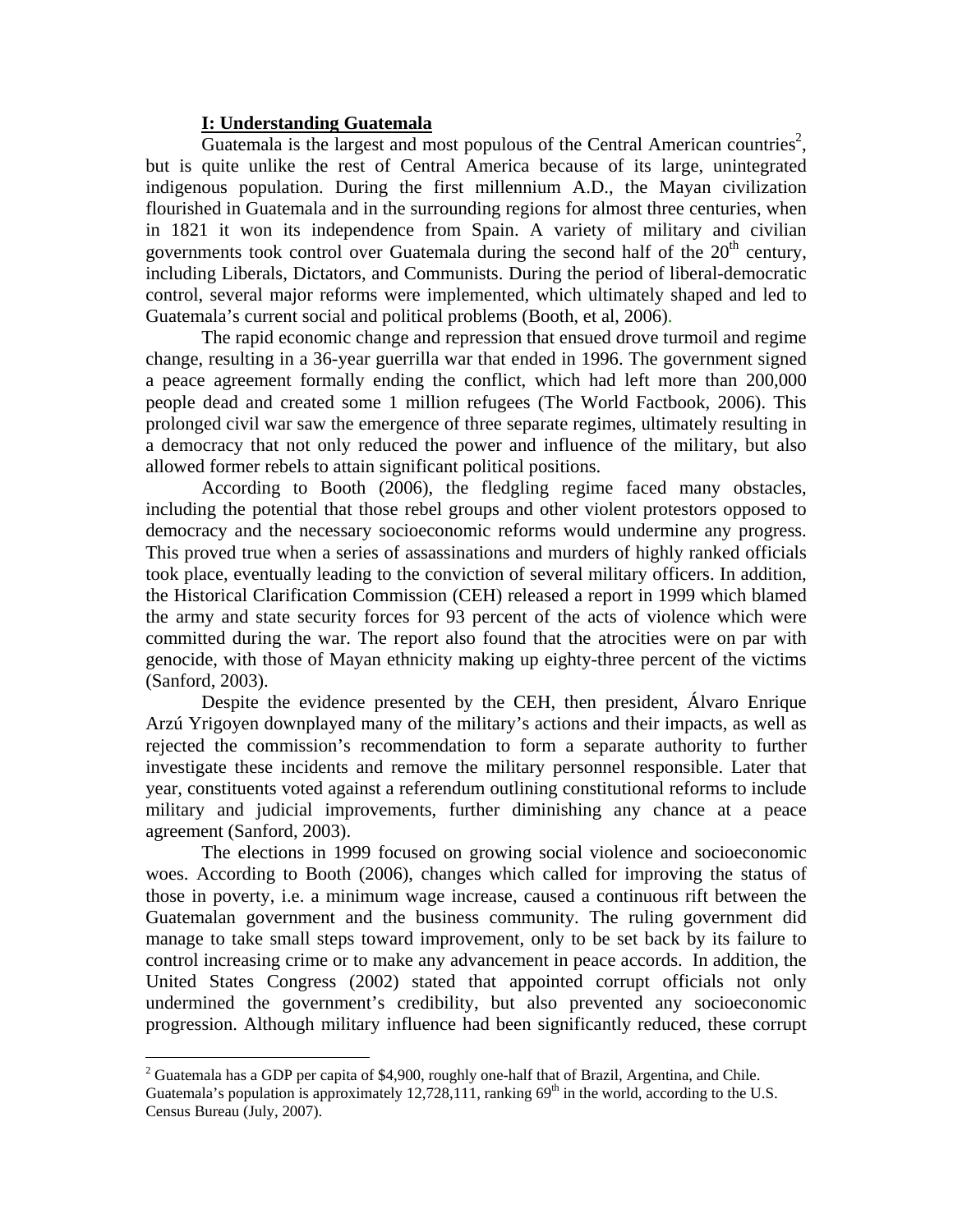politicians increased the military budget and duties and placed in positions of command former army officers linked to organized crime and human rights abuses.

During the most recent elections in 2004, voters elected Oscar Berger, a candidate who had campaigned promising the creation of jobs and support for the peace accords. He vowed to fix rampant military problems through reducing the size of the military as well as the budget.<sup>3</sup> He also replaced corrupt senior military officials and pledged to compensate the victims of the war. He went so far as to issue an apology for the atrocities*.* To address the problem of increasing gang and criminal activity, Berger joined forces with the governments of El Salvador, Honduras, and Nicaragua in signing an agreement that would allow warrants issued in one country to be served in all of the four signatory countries (Daniel, 2004). Although human rights abuses have declined, Berger has had much more trouble addressing the problem. To date, political activists and workers continue to be viable targets of violent repression. In addition, Berger has done little to combat the marginalization and systemic racism of Guatemala's indigenous population (Booth, et al, 2006). Although Guatemala's new leader has done much to improve the country's societal and economic woes, there is still a long road ahead to peace.

With the peace accords came the end of Guatemala's long and brutal civil war. However, economically, Guatemala still faces an uphill battle. There continues to be widespread political violence and corruption of business and government, which has continually discouraged investors. Distribution of income remains grossly unequal, resulting in a poverty-stricken lower class and a small but increasing wealthy upper class (The World Factbook, 2006). Other issues that need to be addressed include decreasing the country's trade deficit, receiving monetary assistance from international sources, increasing government revenues and upgrading financial operations for both government and financial operations.

Project Globe (2004) illustrates an interesting perspective, which assesses a society's level of future orientation (House, et. al. 2004). In this scenario, cultural future orientation refers to "the degree to which a collectivity encourages and rewards futureorientated behaviors such as planning and delaying gratification." The present and future success of a country is effectively described by this measure. A society's level of future orientation is portrayed using two constructs. Orientation practices, the first construct, depicts the extent to which a society actually engages in future orientation practices. The extent to which a society *should* engage in future orientation practices is assessed by the second construct, orientation values<sup>4</sup>. Guatemala earned a score of  $3.24$ on orientation practices, and a score of 5.91 on orientation values on a scale from 1 to 7. These data suggest that a negative correlation exists between practices and values, thereby concluding that Future Orientation societies reporting weaker practices have stronger aspirations for Future Orientation. It may be that societies lacking Future Orientation practices suffer most from the uncertainty and unpredictability of not addressing the longer-term fundamental issues (House, 2004). Therefore, societies are most conscious of the need for moving toward a more strategic and spiritually fulfilling

 $3$  Berger pledged to reduce the size of the military by thirty-five percent and the budget, fixed at 0.33 percent of GDP based on the CEH report (Latin America Database, 1999).

Higher scores represent greater future orientation.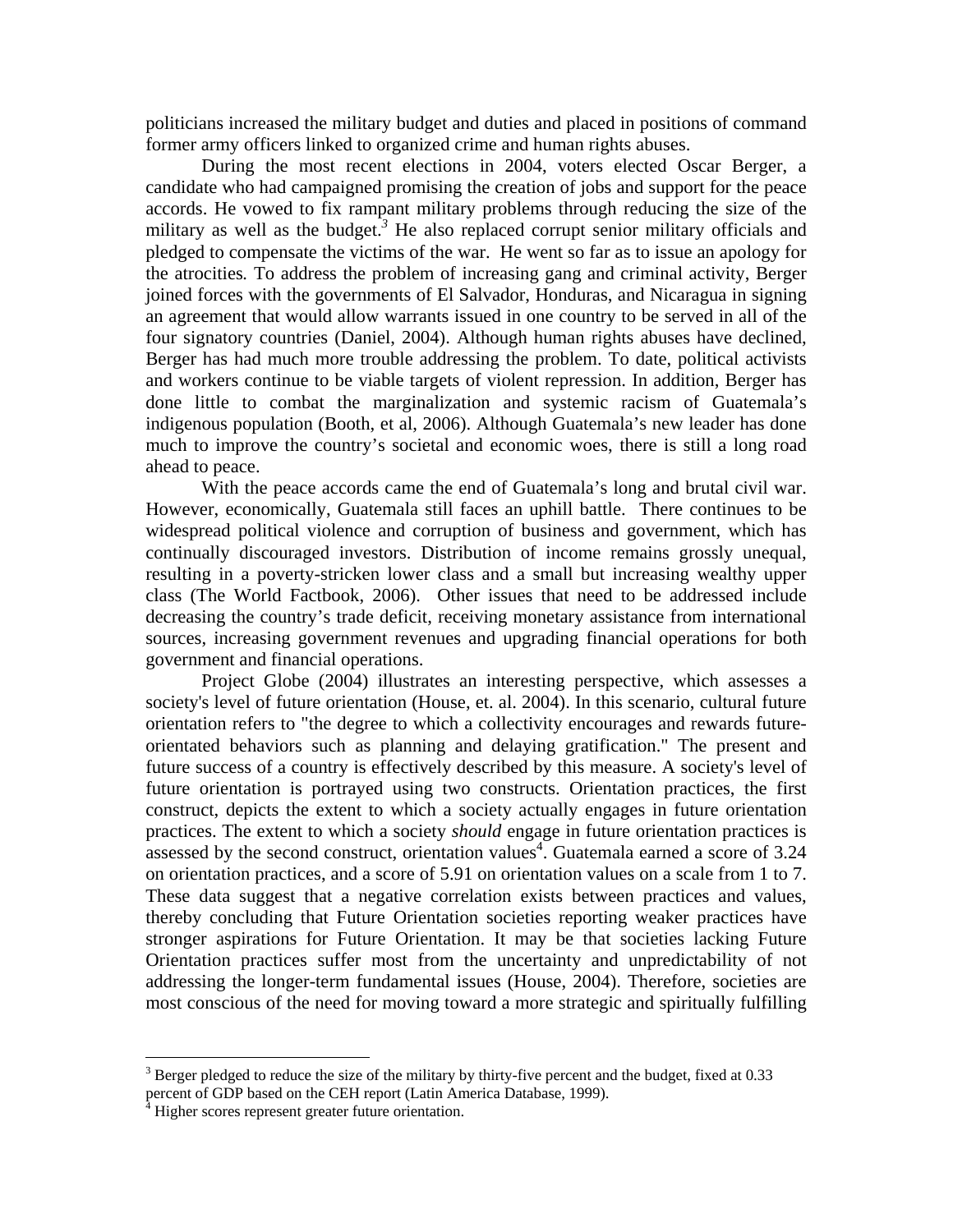perspective. These relationships and how they effect inidivadual countries are depicted in Table 1.

# [INSERT TABLE 1 HERE](#page-12-0)

House (2004) offers a perspective on the characteristics of societies with low scores on future orientation.

Societies that score lower on future orientation tend to have lower levels of economic success; a propensity to spend now, rather than save for the future; have individuals who are less intrinsically motivated; have organizations with shorter strategic orientation; value instant gratification and place higher priorities on immediate rewards, and emphasize leadership that focuses on repetition of reproducible and routine sequences (p. 217).

Although Guatemala currently has a low practices score and displays many of the characteristics listed above, it is also aware that it needs to engage in more future orientation practices. This research illustrates the effects of a long history of corruption and weak corporate governance. The fact that Guatemala has had such a tempestuous and unstable government makes the country a perfect example of a society that needs to, and desires to, improve leadership and ultimately the economy as a whole.

A country's history, value system, and cultural norms can affect how business is perceived and conducted. These factors are less likely to be subject to precise measurements, but can still be significant forces when it comes to business transactions. A particular cultural issue, according to Dallas (2004a), that is important in corporate governance, is the prioritization of stakeholder interests. The ongoing development of environmental and social reporting, and the related agenda for greater attention to issues of corporate sustainable development, may lead to further differentiation from country to country based on the relative priorities given to non-financial stakeholder interests.

Additionally, no company is completely shielded from its economic or political environment, particularly in the case of countries with troubled or developing economies, such as Guatemala. These factors can distract directors and managers from a governance focus on developing sustainable stakeholder values. In the setting of regulatory and disclosure standards, political or state influences can be very significant (S&P, 2002). Therefore, if a country has a highly corrupt political environment, the standards from which it conducts business will likely be corrupt as well.

# **II: Transparency and Corruption**

It is clear from examining the political and cultural environment that poverty and corruption continue to be problematic within the Guatemalan society. This statement is reinforced by the Corruption Perception Index (CPI), which states that there is a strong correlation between poverty and corruption, with a concentration of impoverished states at the bottom of the ranking. The CPI focuses on corruption in the public sector and defines corruption as the abuse of public office for private gain. In an effort to determine public opinion on both administrative and political corruption, questions used in the surveys address the misuse of public power for private benefit, as well as the strength of anti-corruption policies (CPI, 2006).

Researchers have found difficulties in comparing levels of corruption from country to country by using hard empirical data. By comparing data such as amount of bribes or prosecutions against corruption, one does not see the full impact or depth of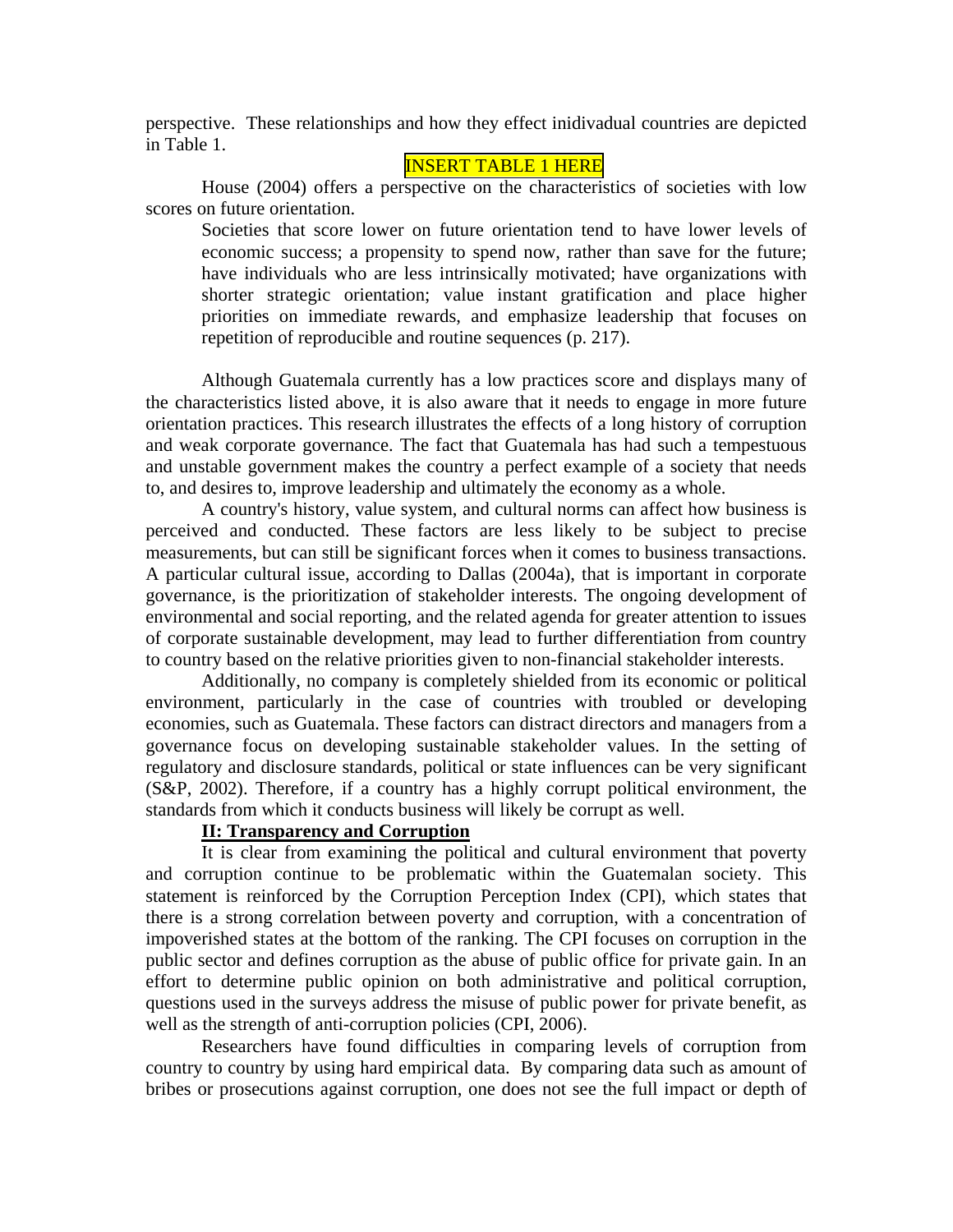corruption, only how much that corruption has been exposed either through media or court cases. A stronger method is therefore to obtain the opinions and experiences of those citizens who deal directly or are confronted with corruption (Transparency International, 2006)*.* 

There are two aspects to the index, the CPI score and the confidence range. The CPI score, which ranges between 0 (highly corrupt) and 10 (highly clean), is calculated using the perceptions of business people and country analysts as it relates to corruption in their countries. The conditions in Guatemala warrant a CPI score of 2.6, which as mentioned earlier, means corruption in that country is considered rampant. The confidence range describes how a particular score might vary based on various factors and precision, and provides a range of possible values of the score<sup>5</sup>. These relationships are depicted in Table 2.

### [INSERT TABLE 2 HERE](#page-13-0)

Transparency International's 2005 Corruption Perceptions Index upgraded Guatemala to position 117 from 122 out of 158 countries (1 being the most transparent). Within Latin American countries, Venezuela, Paraguay, and Haiti are ranked lower. Still, significantly more improvements must be made if the country wants to take advantage of investment opportunities available to it through the Dominican Republic-Central America Free Trade Agreement (DRCAFTA). A ranking of corruption across the globe has been developed annually by Transparency International (Corruption Perceptions Index, 2006) and is included for 2006 as table 3. Within Central America, Guatemala will compete for these investments with Costa Rica and El Salvador, two nations with similar economies to Guatemala<sup>6</sup>, among others.

### [INSERT TABLE 3 HERE](#page-13-0)

Cazurra (2006) provides insight as to the impact of corruption on foreign direct investment. His position on how corruption affects investments is that it causes confusion on a country's actual operation costs, acting as an irregular tax on businesses, increasing costs and discouraging investors. Further, his study also shows that corruption within a country results in relatively higher investment from countries with high levels of corruption. In this sense investors who have been exposed to bribery at home may not be deterred by corruption abroad, but instead seek countries where corruption is prevalent (Cazurra, 2006). Hence, one would assume the corruption in Guatemala attracts corrupt investors, further escalating the ongoing problem.

Guatemala is currently taking steps in the right direction. One of the pillars in which Guatemala's Ministry of Finances has taken a fundamental interest is transparency. Fiscal Transparency, an area within the Ministry, was created in order to strengthen transparency in governmental management (Ministry of Finance, 2006).

Transparency involves the timely disclosure of adequate information concerning a company's operating and financial performance and its corporate governance practices. For a well-governed company, standards of timely disclosure and transparency are high. This enables shareholders, creditors and directors to effectively monitor the actions of management and the operating and financial performance of the

 $<sup>5</sup>$  Nominally, with 5 percent probability the score is above this range and with another 5 percent it is</sup> below. However, particularly when only few sources are available, an unbiased estimate of the mean coverage probability is lower than the nominal value of 90%.

<sup>&</sup>lt;sup>6</sup> It is important to note that Costa Rica has a CPI of 55 and El Salvador has a CPI of 57.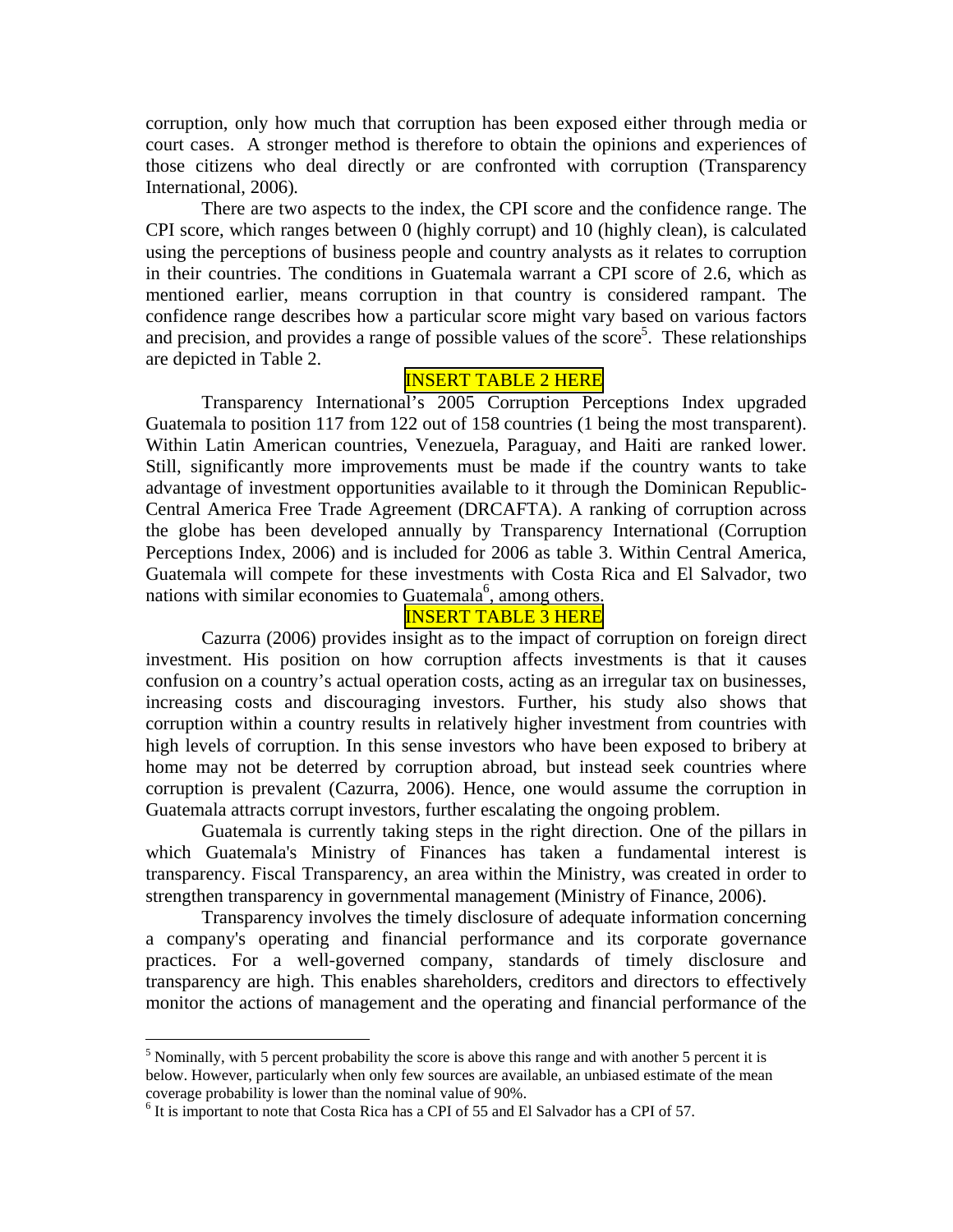company. Strong transparency means that the financial reporting facilitates a clear understanding of a company's true underlying financial condition. In part, this means that contingent liabilities and non-arm's length relationships with other related companies are disclosed (S&P, 2002).

Vankin (2003) states that the functions of the Chief Financial Officer are:

to regulate, supervise and implement a timely, full and accurate set of accounting books of the firm reflecting all its activities in a manner commensurate with the relevant legislation and regulation in the territories of operation of the firm and subject to internal guidelines set from time to time by the Board of Directors of the firm (p. 2).

Well governed corporations willing to invest are often deterred even by the hint of government corruption. This can be somewhat difficult in developing countries such as Guatemala. Because the company's accounting process in this environment is generally structured to only disclose limited resources to a corrupt government, they do not reflect reality. Therefore, two sets of books are maintained. One is the accurate set, which incorporates all the income, and another set that is presented to the tax authorities. The CFO is thereby given excessive power. He is in a position to blackmail the management and the shareholders of the firm, he becomes the information junction of the firm, and if he is dishonest, he can easily enrich himself (Vankin, 2003). Further, American corporations wishing to invest or partner with Guatemalan businesses are now at risk of investigation by both the Department of Justice and the Securities and Exchange Commission for violations of both the Foreign Corrupt Practices Act of 1977 and the Sarbanes-Oxley Act of 2002 (Stoltz & Michelman, 2006; 2007).

Standard & Poor's Corporate Governance Score document states that in countries such as this, a commitment to transparency may mean that the company adopts internationally recognized accounting principles in addition to local accounting standards. Furthermore, transparency imposes an open policy regarding non-financial performance, particularly relating to a company's business operations and competitive position (Transparency International, 2006). Promoting high standards of transparency involves publicly disclosing the corporate charter, by-laws, and clearly articulating the corporate mission. From a board perspective, it is important to have a clear disclosure policy of who the company directors are, the basis of their compensation and the extent to which they are independent or insiders (S&P, 2002).

# **III: Corporate Governance in Guatemala**

Transparency is so critical to the status of a country's economic and political environment, that it is one of the four core principles of corporate governance practices included in Standard & Poor's corporate governance model, along with fairness, accountability, and responsibility. Although there is no one model of corporate governance that works in all countries and all companies, these are standards that can apply across a broad range of legal, political, and economic environments (S&P, 2002).

This methodology is the approach taken by Standard & Poor's in order to analyze corporate governance at both a country and company level. Corporate governance standards are receiving greater attention in both developed and developing countries as a result of the increasing recognition that a firm's corporate governance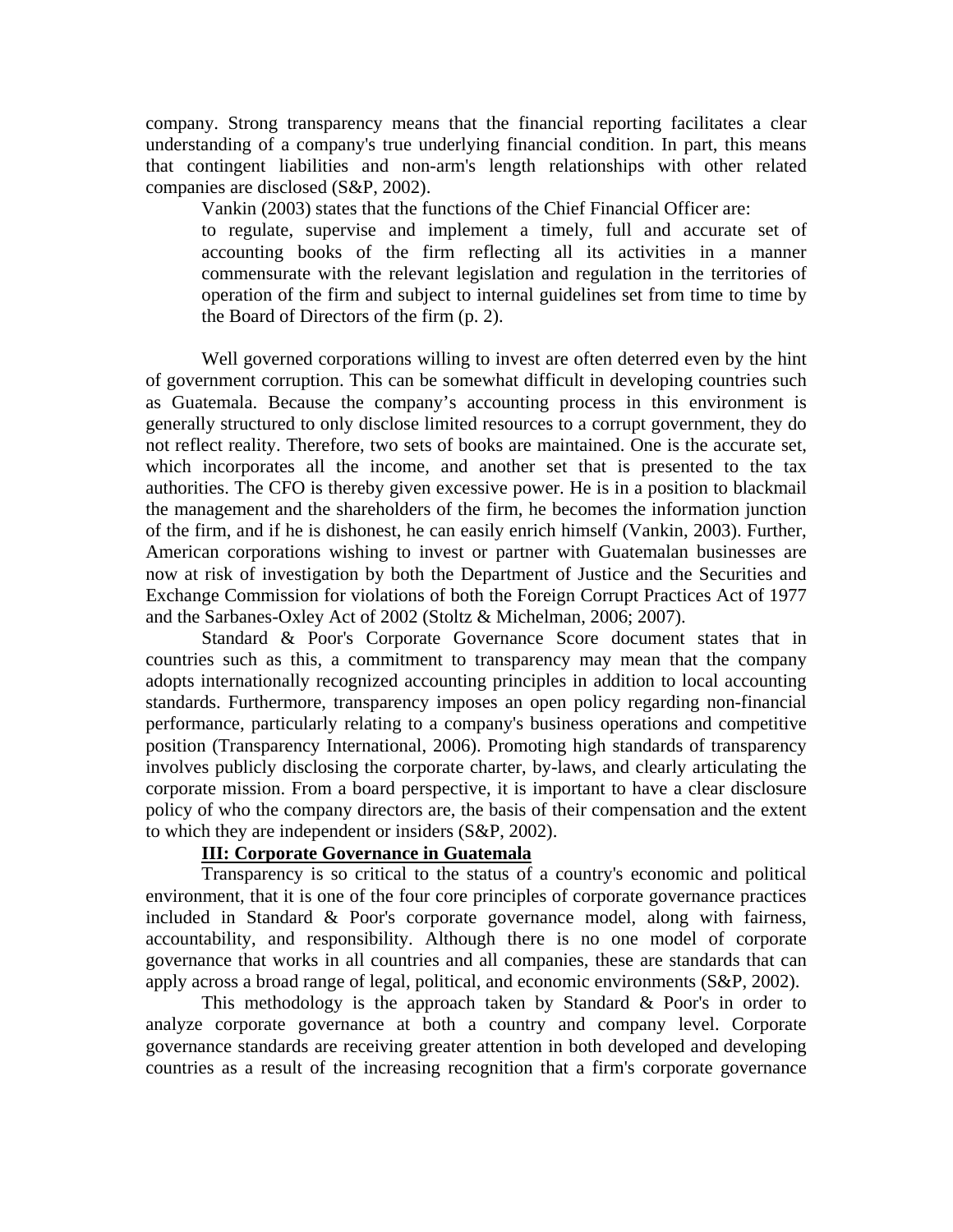affects both its economic performance and its ability to access long-term, low-cost investment capital (Dallas, 2004b).

According to Standard & Poor's, governance standards practiced by individual companies may reflect compliance with externally imposed governance standards. In countries where the external environment is weak, as in Guatemala, these individual company practices may also reflect the extent to which internal company governance discipline may or may not offset the weaker external infrastructure (S&P, 2002).

Mesquita (2004) explores the country governance environments in three broad groupings: Anglo-American, Continental European/Japan, and Emerging/Transition Economies, using a framework that describes the macro forces that shape the corporate governance environment in individual countries. These forces are placed in the categories of market infrastructure, legal infrastructure, regulatory infrastructure, and informational infrastructure.

In this research, we focus on the emerging or transition economies, as they are most representative of Guatemala. These countries are still relatively poor on a GDP per capital basis and, in many cases, are still developing strong market infrastructures. Due to either the quality of law or its enforcement, the effectiveness of the legal and regulatory environment in these economies can be quite limited. It is customary to have concentrated ownership, and the state still can play a significant role in individual company governance, particularly in transitional or socialist economies (Mesquita, 2004).

Country factors can play important, and in some cases determining, roles in setting the environment for corporate governance practice at the individual company level. Attitudes toward corporate governance can vary notably from country to country. Diverse country forces, such as legal, political, historical, and cultural, come together to shape ownership structures, stakeholder priorities, and fundamental attitudes toward the role of the firm in the economy. These, in turn, influence the structures and rules that guide both the culture and practice of corporate governance in individual firms (S&P, 2002).

The country environment, in particular, can manipulate the expression and practical protection of ownership rights, the norms of transparency and disclosure, as well as the tradition of strong, independent board oversight (Bradley, 2004). However, a positive country governance environment does not ensure that all companies in a given country will demonstrate strong corporate governance standards. At the same time, it is generally possible for companies in weak country environments to adopt governance standards that rise above local practice.

In Guatemala's state of an emerging economy, the primary corporate governance problems consist of a lack of effective definition and enforcement of ownership rights, strong block holder influences, influences of the state that detract from shareholder value, limited capital market liquidity, and weak internal controls. In addition, they tend to have poorly enforced accounting standards, weak board effectiveness, and a lack of independent directors (S&P, 2002).

While Standard & Poor's does not currently score individual countries, a country's legal, regulatory and market environment is reflected upon, and is an important element in the overall analysis of the risks associated with the governance practices of an individual company. In the future, Standard & Poor's plans to develop a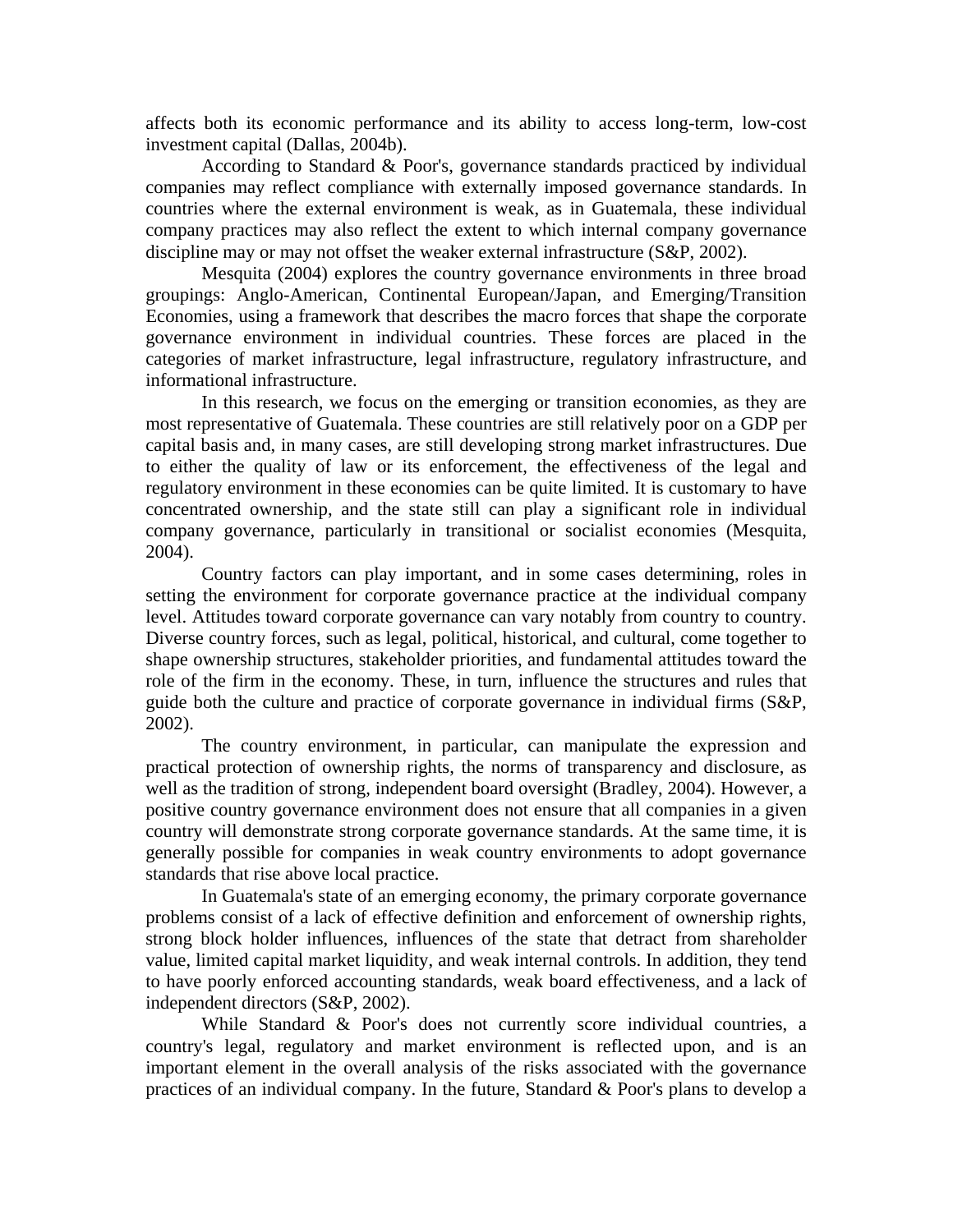more formal country governance analysis, which will enable Standard & Poor's to assign a "country governance classification," that represents how effective the legal, regulatory informational and market infrastructure is. This will tell how external forces at a macro level can influence the quality of a company's corporate governance (S&P, 2002; Dallas, 2004a).

In the meantime, a partition of Standard  $& Poor's$ , called the Sovereign Ratings Group, offers the "Sovereign Ratings in Latin America," which presents a summary of Standard & Poor's credit analysis of sovereign nations in the Western Hemisphere. The articles in this book provide details on trends in individual countries and indicate the main strengths and vulnerabilities for each rating.

The ratings on the Republic of Guatemala are supported by a variety of facts and statistics gathered by the Sovereign Ratings Group, such as Guatemala's long track record of conservative fiscal policies and improvement of transparency on governance and public institutions. Additionally, the ratings have been influenced by on-going progress toward political pluralism that has increased the role for the Guatemalan congress in making policy, as well as diminished gross external financing requirements that have been supported by a large flow of family payments and a strong international reserves position. Finally, economic prospects have improved as a result of the DR-CAFTA.

On the other hand, the ratings are constrained by very limited fiscal flexibility due to the inability to increase tax revenue; poverty and a highly skewed income distribution, which continue to constrain economic and social development; and the persistence of external imbalances (Sovereign, 2006).

Since taking office in 2004, the Administration of President Oscar Berger has implemented a series of difficult policies and drastic actions to improve fiscal administration, reduce tax evasion, and eradicate corruption. The "Anti Evasion" Law, passed by Congress in late May 2006, aspires to narrow or close loopholes in the current tax legislation and gives the tax administration office (Superintendencia de Administracion Tributartia [SAT]) the tools to reduce and prosecute tax evasion. Simultaneously, the Guatemalan congress finally passed the legislation needed to implement DR-CAFTA, and the agreement has been operating since July 1, 2006. These two pieces of legislation were the result of an intense and time-consuming debate in Congress. The progress in both is an unmistakable sign of the growing ability of the political class, across all parties, to negotiate and achieve an agreement on key economic policies. In addition, the Berger government continued its tight fiscal policy even after Hurricane Stan hit Guatemala in the second half of  $2005^7$  (Booth, 2006).

The outlook on Guatemala reflects Standard & Poor's expectation that economic policy will continue on a stable path after the 2007 presidential election. At the same time, recent steps to strengthen the tax administration and improved economic growth should lead to rising fiscal revenue and help sustain modest fiscal deficits in the coming years. Further steps to improve transparency and political cohesion, along with increases in the tax base, should increase creditworthiness. On the other hand, fiscal mistakes and a return to political divergence that limits the government's capability to

<sup>&</sup>lt;sup>7</sup> The general government deficit (including losses from Banco de Guatemala) was about 2% of GDP in 2005, slightly above expectations but still in line with the government's public investment program and its policy of keeping the fiscal deficit at a maximum of 2% of GDP (S&P, 2002).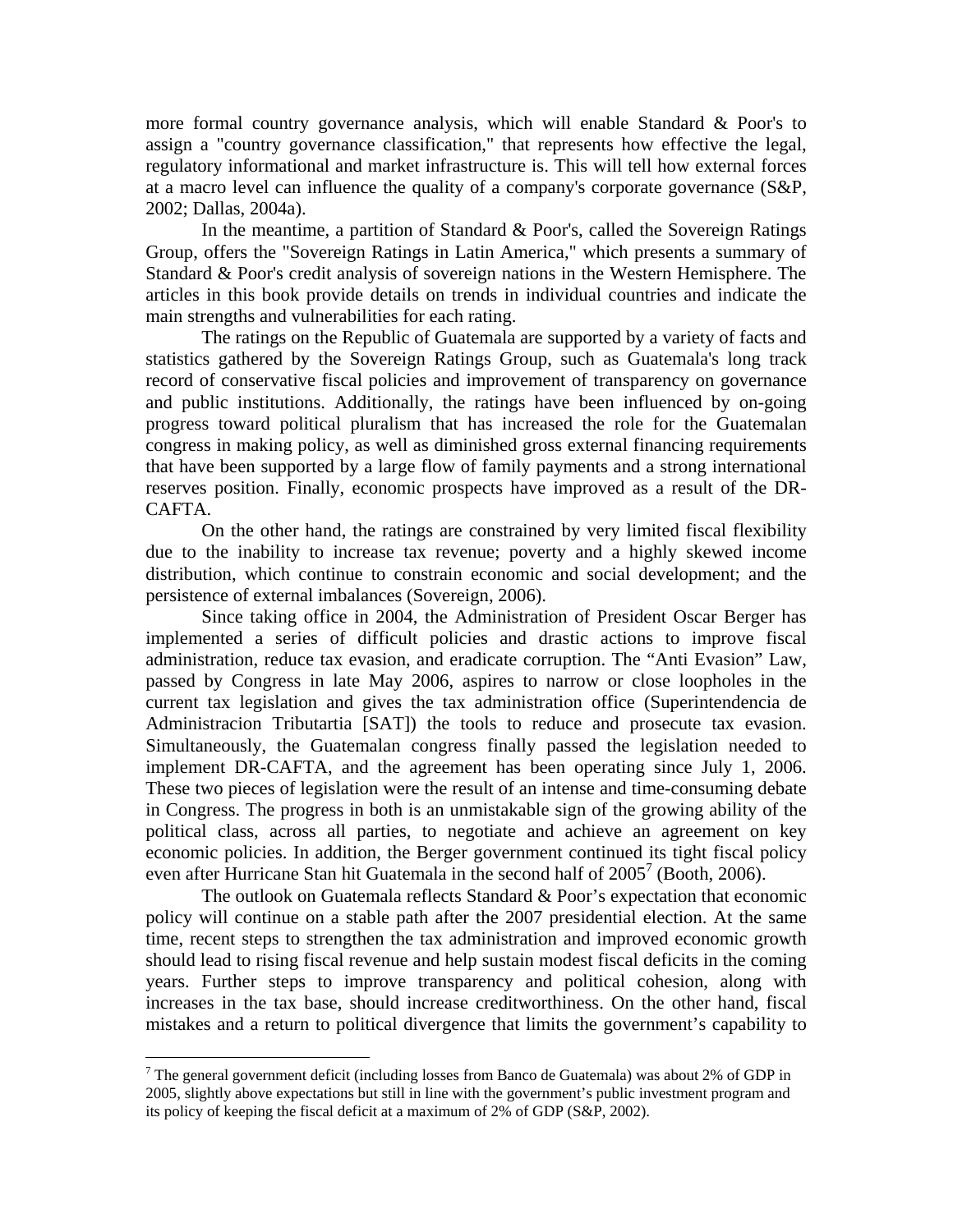apply effective economic policies might pressure the ratings to decrease (Sovereign, 2006).

# **IV: Conclusions**

In Guatemala, the institutional framework is improving, as shown by a comparative analysis within Sovereign, but there is still a long way to go. Additionally, a low ratio of GDP to tax revenues as compared to peers will keep inhibiting the government's ability to significantly improve social standards. Debt levels are positive compared with those of its peers, both as apercent of GDP and as a percent of government revenue. In contrast, Guatemala's social indicators are among the weakest of all sovereign nations rated by Standard & Poor's. The Berger Administration has given emphasis to compliance with the 1996 peace agreements since taking office in 2004, which set a bold agenda for social and economic development, and focused on eliminating corruption in Guatemala.

Evaluating Guatemala through means of the Transparency International Corruption Perceptions Index, Standard & Poor's Corporate Governance ratings, and Standard & Poor's Sovereign Ratings in Latin American, we can develop a greater understanding of where the country stands in terms of corruption, transparency, and corporate governance. These three criteria have a tremendous impact on foreign investors' willingness to invest in and operate in Guatemala. If the United States were to consider business transactions with a country in such an economic position as Guatemala, it must face the realization that in doing so, it would be very difficult to comply with the regulations set forth in Sarbanes-Oxley. The fact that businesses in Guatemala routinely engage in bribery with local officials and are known to keep two sets of accounting records, it certainly discourages investment from countries that must operate within strict regulations, such as those in Sarbanes-Oxley and the Foreign Corrupt Practices Act.

Therefore, before Guatemala can expect its economy to grow and succeed, the level of corporate governance must improve whereby other prosperous countries are encouraged to invest and operate within the country. If the country continues to do business with corrupt nations, it will never escape from the vicious cycle of corruption and poverty that has long characterized Guatemala's history.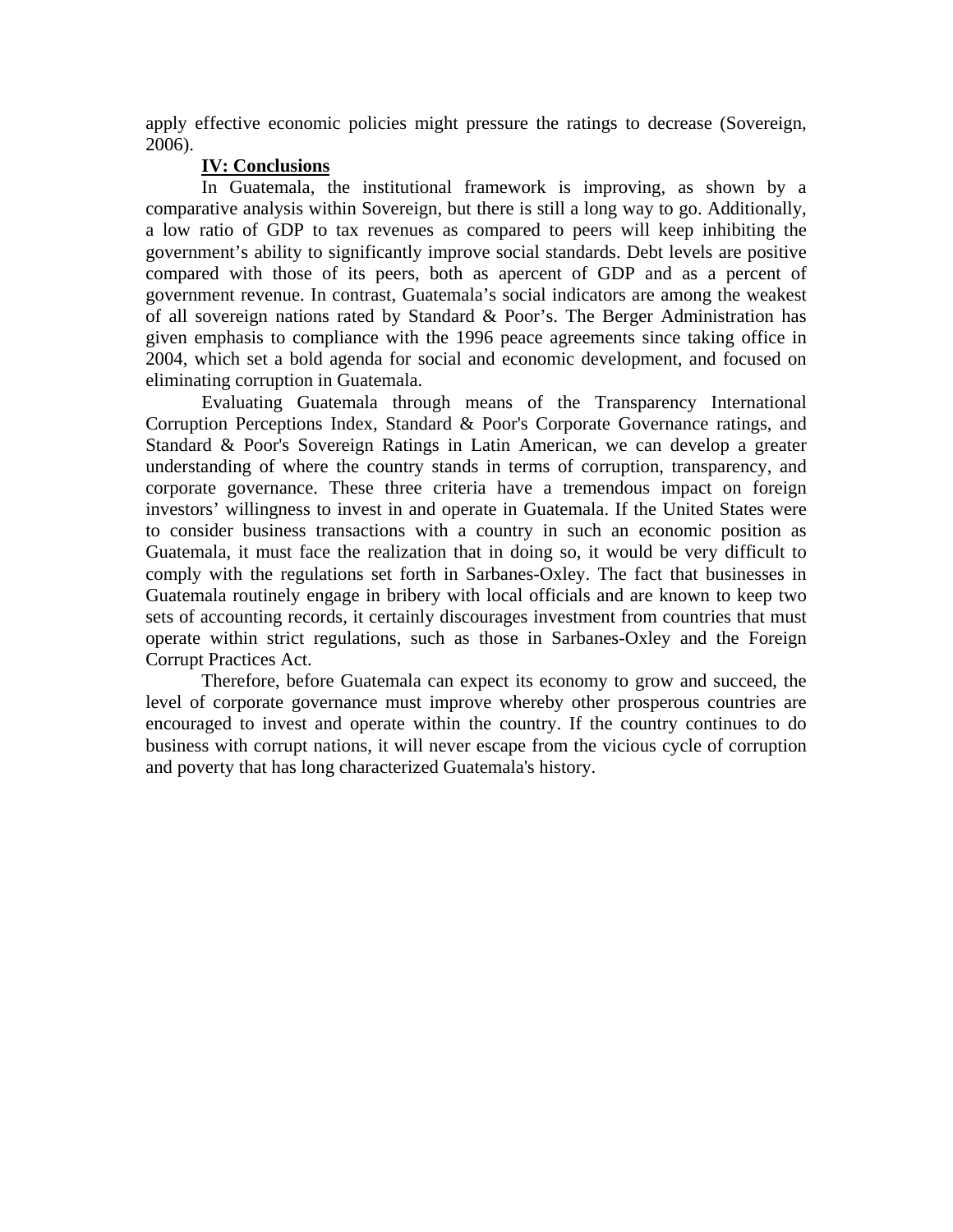#### **References**

- Booth, J., Wade, C., & Walker, T. (2006) Understanding Central America, 4<sup>th</sup> Ed., (Boulder, CO: Westview Press). 115-131.
- Bradley, Nick (2004) Board Structure and Effectiveness, in Governance and Risk, Dallas, G. Ed., (New York, NY: McGraw Hill). 111-136.
- Cazurra, Alvaro Cuervo (2006) Who Cares About Corruption?, Journal of International Business Studies, 37, 807-822.
- Corruption Perceptions Index (2006), Transparency International, http://www.transparency.org/policy\_research/surveys\_indices/cpi/2006
- Dallas, G., ed. (2004a) Ownership Structure and External Influences in Governance and Risk, Dallas, G. Ed., (New York, NY: McGraw Hill). 41-60.
- Dallas, G. (2004b) Country Influences on Individual Company Governance in Governance and Risk, Dallas, G. Ed., (New York, NY: McGraw Hill). 138-163.
- Daniel, Frank J. (2004), Guatemala Call in Troops to Fight Crime Wave, Reuters, July 26, 2004.
- Economist, The (2006), Guatemala: Impunity Rules, Economist.com, November 16, 2 pages.
- Guatemala and the Dominican Republic: Drug Corruption and Other Threats to Democratic Stability (2002) Committee on International Relations House of Representatives,  $107<sup>th</sup>$  Congress (Washington, U.S. Government Printing Office)
- Historical Clarification Commission (CEH) (1999) Guatemala: Memory of Silence*,* available at: http://shr.aaas.org/guatemala/ceh/report/english/toc.html.
- House, R., et al. (2004) Culture, Leadership, and Organizations: The Globe Study of 62 Societies, House, R. Ed., (Thousand Oaks, CA: Sage Publications).
- Latin America Database (1999), Guatemala: Government Backs Away from Truth Commission Recommendations, NotiCen, April 15, 1999.
- Mesquita, Daniela. (2006) Emerging Markets and Transition Economies in Governance and Risk, Dallas, G. Ed., (New York, NY: McGraw Hill). 424-438.
- Ministry of Finance (Ministerio de Finanzas Publicas, Guatemala, Centro America). http://www.minfin.gob.gt/
- Sanford, Victoria (2003) Buried Secrets: Truth and Human Rights in Guatemala, New York: Palgrave Macmillan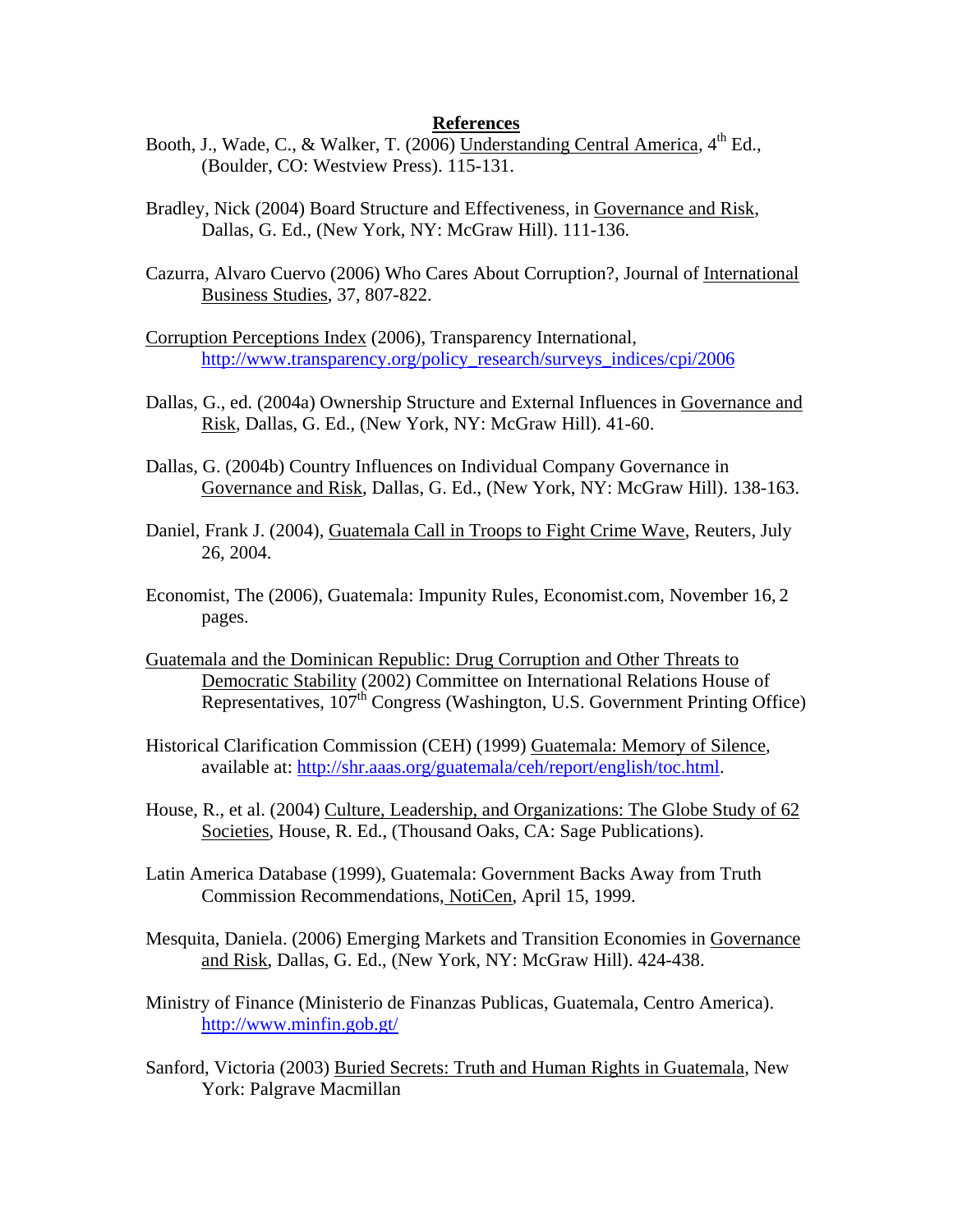- Sovereign Ratings Group (2006) Sovereign Ratings in Latin America (New York, NY: McGraw-Hill), pp 44-46.
- Standard & Poor's (2002) Standard & Poor's Corporate Governance Scores: Criteria, Methodology and Definitions, (New York, NY: McGraw-Hill), 16 pages.
- Standard & Poor's (2003) Creating Metrics for Corporate Governance and Sustainable Development, (New York, NY: McGraw-Hill), 11 pages.
- Stoltz, Christie and Michelman, Jeffrey (2006) The Foreign Corrupt Practices Act, Sarbanes-Oxley, and the Implications for American Business Success in China, Proceedings of China as an Emerging Superpower: Challenges for China and the United States Sponsored by UNF Coggin College of Business and Beijing International Studies University, October 19-20, Jacksonville, FL.
- Stoltz, Christie and Michelman, Jeffrey (2007) Enterprise Risk Management and Internal Control: Focus China, Unpublished Working Paper, Univerity of North Florida, Jacksonville, Florida.
- United States Census Bureau. (2007). *Annual Population Estimates.* Retrieved May 4, 2007, from http://www.census.gov

United States Congress. (2002). House Committee on International Relations. Subcommittee on the Western Hemisphere. *Guatemala and the Dominican Republic: drug corruption and other threats to democratic stability.* Hearing before the Subcommittee on the Western Hemisphere of the Committee on International Relations, House of Representatives, One Hundred Seventh Congress, second session, October 10, 2002.

Vankin, Sam (2006) The Inferno of the Finance Director, November 24, 2006.

World Factbook, The - Guatemala. https://www.cia.gov/cia/publications/factbook/geos/gt.html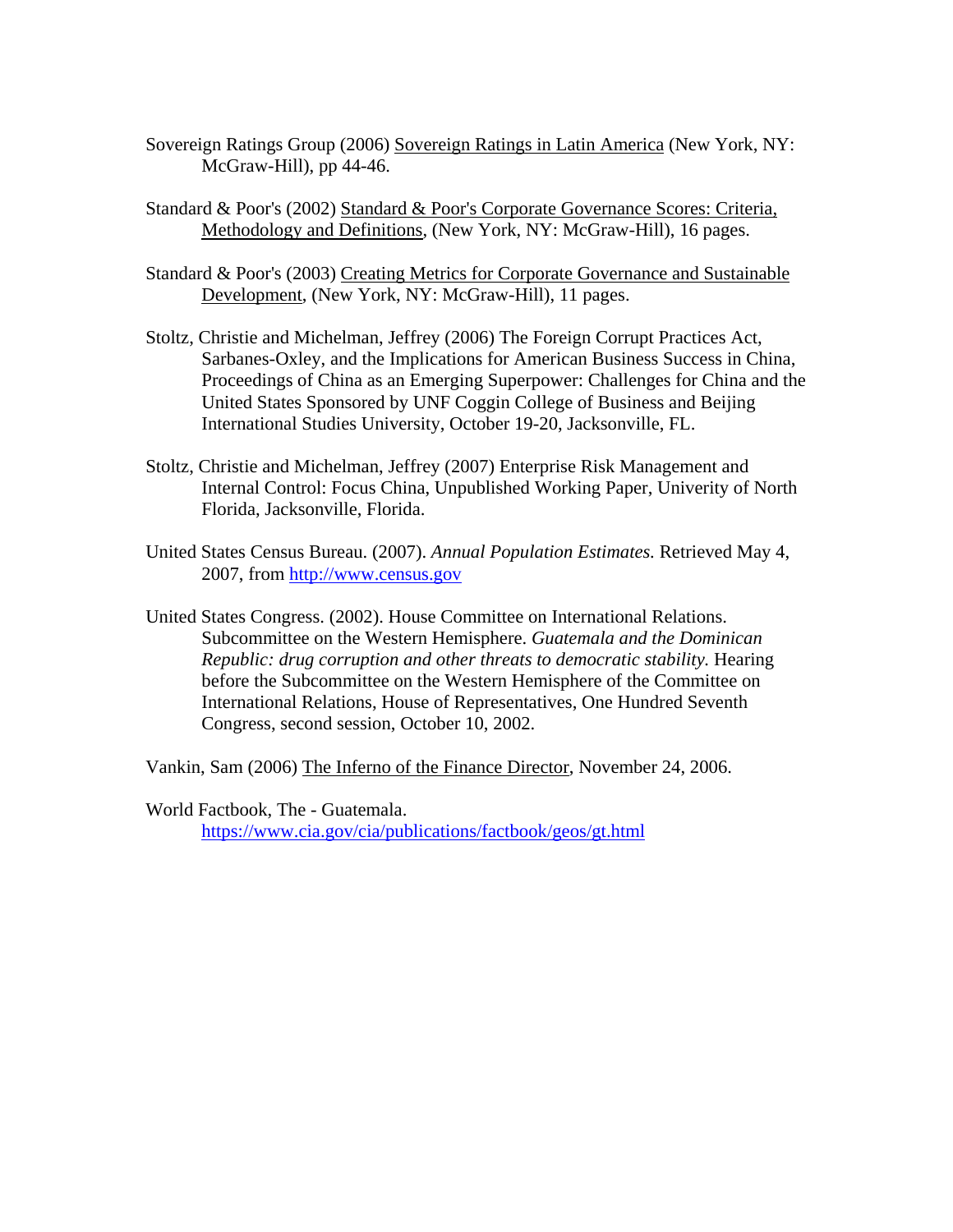<span id="page-12-0"></span>

|                           |       |                           |       | Band            |       |                |       |
|---------------------------|-------|---------------------------|-------|-----------------|-------|----------------|-------|
| A                         |       | B                         |       | C               |       | D              |       |
| Country                   | Score | Country                   | Score | Country         | Score | Country        | Score |
| Singapore                 | 5.07  | Sweden                    | 4.39  | El Salvador     | 3.80  | Poland         | 3.11  |
| Switzerland               | 4.73  | Japan                     | 4.29  | Qatar           |       | 3.78 Argentina | 3.08  |
| South Africa <sup>a</sup> | 4.64  | England                   | 4.28  | <b>Zimbabwe</b> | 3.77  | Russia         | 2.88  |
| Netherlands               | 4.61  | French-speaking           |       | China           | 3.75  |                |       |
| Malaysia                  | 4.58  | Switzerland               | 4.27  | Turkey          | 3.74  |                |       |
| Austria                   | 4.46  | Germany <sup>c</sup>      | 4.27  | Ecuador         | 3.74  |                |       |
| <b>Denmark</b>            | 4.44  | Finland                   | 4.24  | Portugal        | 3.71  |                |       |
| Canada <sup>b</sup>       | 4.44  | India                     | 4.19  | <b>I</b> Iran   | 3.70  |                |       |
|                           |       | Philippines               | 4.15  | <b>Zambia</b>   | 3.62  |                |       |
|                           |       | U.S.                      | 4.15  | Bolivia         | 3.61  |                |       |
|                           |       | South Africa <sup>d</sup> | 4.13  | Costa Rica      | 3.60  |                |       |
|                           |       | Nigeria                   | 4.09  | Slovenia        | 3.59  |                |       |
|                           |       | Australia                 | 4.09  | Kazakhstan      | 3.57  |                |       |
|                           |       | Hong Kong                 | 4.03  | Spain           | 3.51  |                |       |
|                           |       | Ireland                   | 3.98  | Namibia         | 3.49  |                |       |
|                           |       | South Korea               | 3.97  | <b>IFrance</b>  | 3.48  |                |       |
|                           |       | Taiwan                    | 3.96  | New Zealand     | 3.47  |                |       |
|                           |       | Germany <sup>e</sup>      | 3.95  | Thailand        | 3.43  |                |       |
|                           |       | Mexico                    | 3.87  | Georgia         | 3.41  |                |       |
|                           |       | Egypt                     | 3.86  | Greece          | 3.40  |                |       |
|                           |       | Indonesia                 | 3.86  | Venezuela       | 3.35  |                |       |
|                           |       | Albania                   | 3.86  | Colombia        | 3.27  |                |       |
|                           |       | Israel                    | 3.85  | Kuwait          | 3.26  |                |       |
|                           |       | <b>Brazil</b>             | 3.81  | Morocco         | 3.26  |                |       |
|                           |       |                           |       | Italy           | 3.25  |                |       |
|                           |       |                           |       | Guatemala       | 3.24  |                |       |
|                           |       |                           |       | Hungary         | 3.21  |                |       |

Table 1: Future Orientation: Society Practices

a South Africa (Black Sample)

b Canada (English-speaking)

c Germany (West): Former FRG

d South Africa (White Sample)

e Germany (East): Former GDR

(House, 2004, 304-306)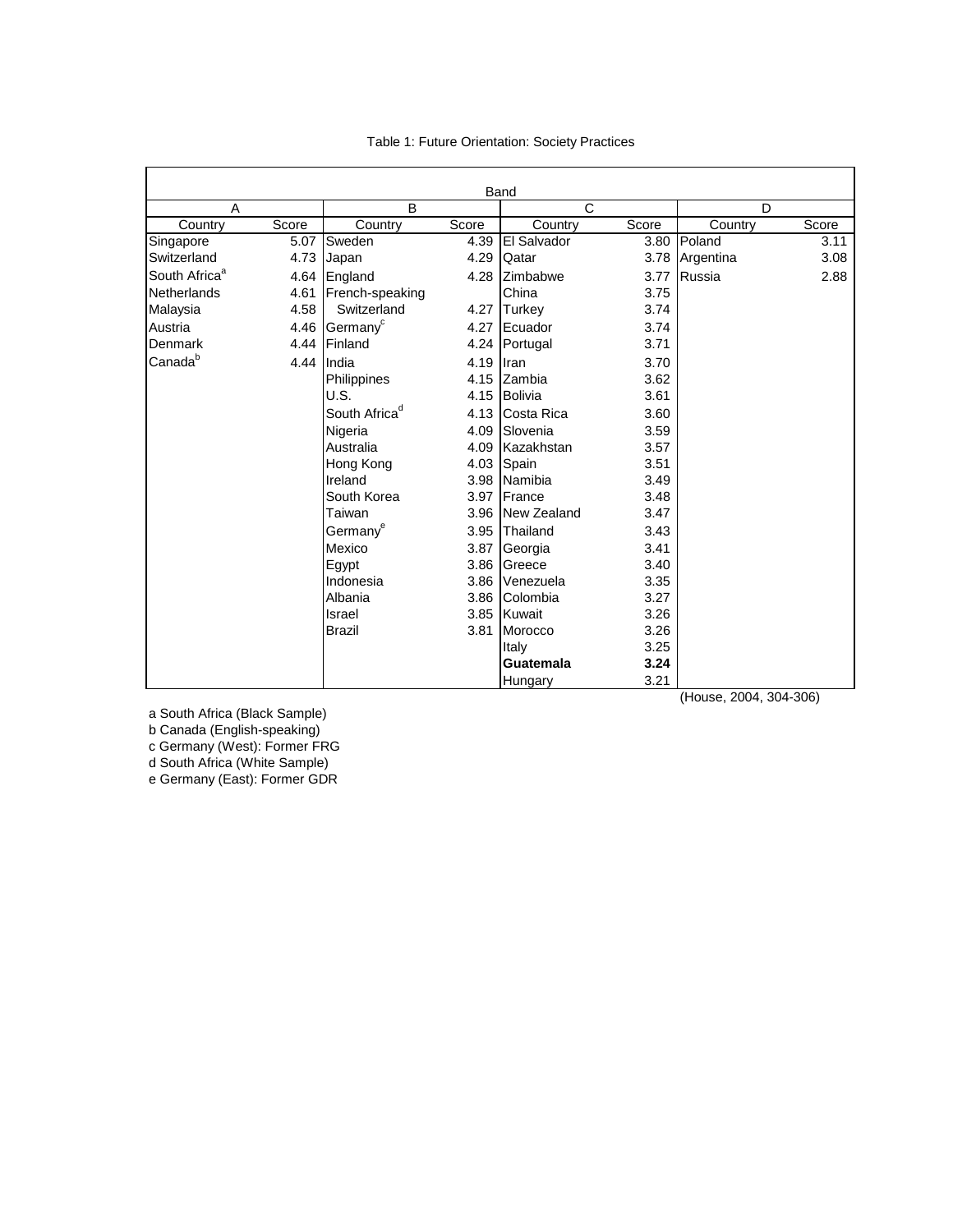<span id="page-13-0"></span>

|               |             |                           |       | Band                 |       |              |       |
|---------------|-------------|---------------------------|-------|----------------------|-------|--------------|-------|
| A             |             | B                         |       | C                    |       | D            |       |
| Country       | Score       | Country                   | Score | Country              | Score | Country      | Score |
| Thailand      | 6.20        | Colombia                  | 5.68  | Australia            |       | 5.15 Denmark | 4.33  |
| Namibia       | 6.12        | South Africa <sup>a</sup> | 5.66  | Austria              | 5.11  |              |       |
| Zimbabwe      | 6.07        | Bolivia                   | 5.63  | <b>Finland</b>       | 5.07  |              |       |
| Nigeria       | 6.04        | Spain                     | 5.63  | Netherlands          | 5.07  |              |       |
| El Salvador   | 5.98        | <b>I</b> India            | 5.60  | England              | 5.06  |              |       |
| Ecuador       |             | 5.94 Georgia              |       | 5.55 Kazakhstan      | 5.05  |              |       |
| Philippines   |             | 5.93 New Zealand          |       | 5.54 France          | 4.96  |              |       |
| Qatar         | 5.92        | Singapore                 | 5.51  | Sweden               | 4.89  |              |       |
| Italy         | 5.91        | Hong Kong                 | 5.50  | Germany <sup>e</sup> | 4.85  |              |       |
| Guatemala     | 5.91        | Russia                    | 5.48  | French-speaking      |       |              |       |
| Zambia        | 5.90        | Portugal                  | 5.43  | Switzerland          | 4.80  |              |       |
| Malaysia      | 5.89        | Slovenia                  | 5.42  | Switzerland          | 4.79  |              |       |
| Mexico        |             | 5.86 Albania              | 5.42  | China                | 4.73  |              |       |
| Morocco       | 5.85        | Canada <sup>b</sup>       | 5.35  |                      |       |              |       |
| Iran          | $5.84$ U.S. |                           | 5.31  |                      |       |              |       |
| Turkey        |             | 5.83 Japan                | 5.25  |                      |       |              |       |
| Egypt         |             | 5.80 Israel               | 5.25  |                      |       |              |       |
| Venezuela     | 5.79        | Germany <sup>c</sup>      | 5.23  |                      |       |              |       |
| Argentina     | 5.78        | Ireland                   | 5.22  |                      |       |              |       |
| Kuwait        |             | 5.74 Poland               | 5.20  |                      |       |              |       |
| Indonesia     | 5.70        | Costa Rica                | 5.20  |                      |       |              |       |
| Hungary       | 5.70        | Taiwan                    | 5.20  |                      |       |              |       |
| South Korea   | 5.69        | South Africa <sup>d</sup> | 5.20  |                      |       |              |       |
| <b>Brazil</b> | 5.69        | Greece                    | 5.19  |                      |       |              |       |

#### Table 2: Future Orientation: Society Values

a South Africa (Black Sample)

b Canada (English-speaking)

c Germany (West): Former FRG d South Africa (White Sample)

e Germany (East): Former GDR

|                |                          | 2006         |                         |                |
|----------------|--------------------------|--------------|-------------------------|----------------|
| <b>Country</b> |                          | CPI          |                         | <b>Surveys</b> |
| <b>Rank</b>    | <b>Country/Territory</b> | <b>Score</b> | <b>Confidence Range</b> | Used           |
|                | Finland                  | 9.6          | $9.4 - 9.7$             |                |

Table 3: Transparency International Corruption Perceptions Index 2006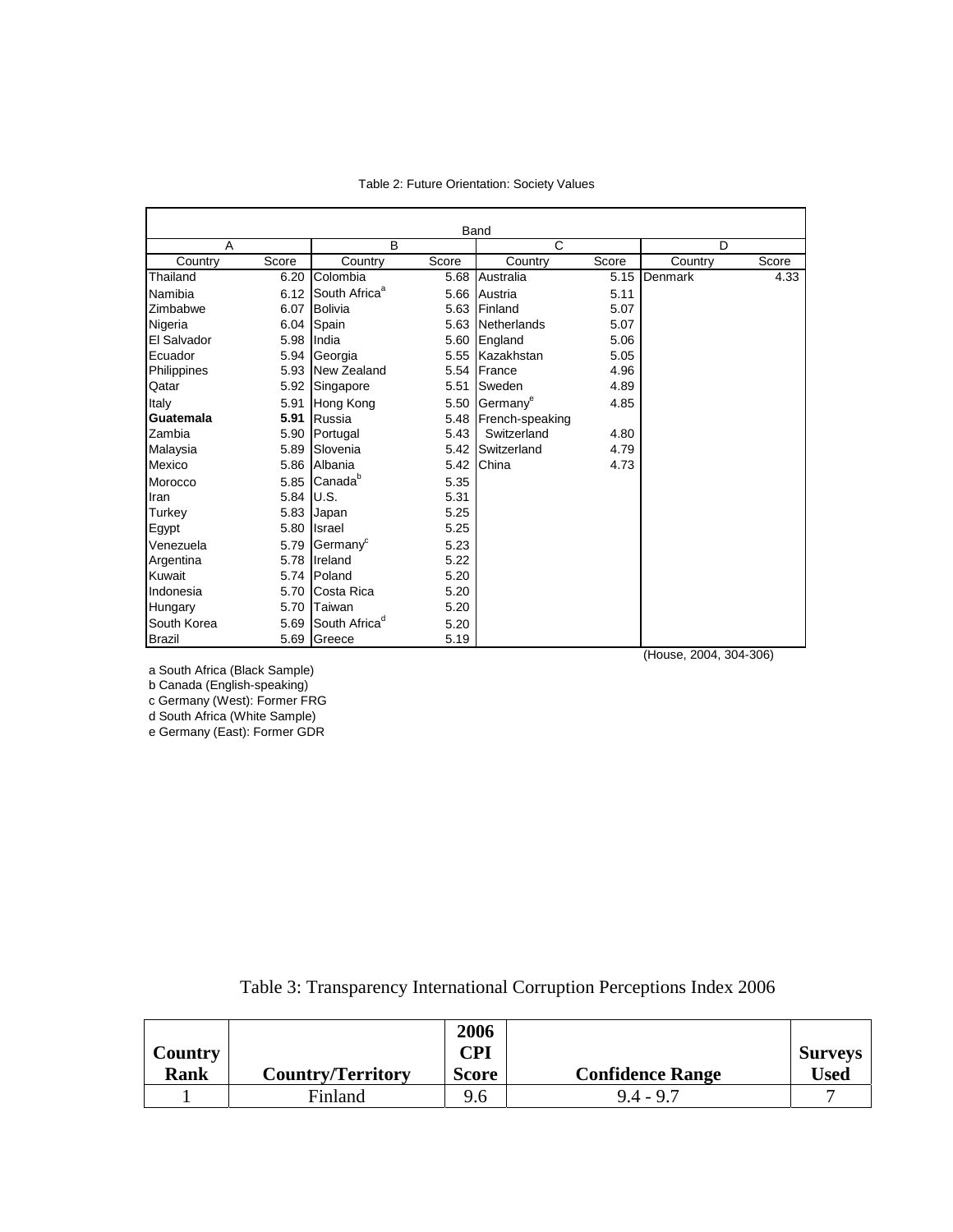|                | Iceland                     | 9.6     | $9.5 - 9.7$ | 6                |
|----------------|-----------------------------|---------|-------------|------------------|
|                | New Zealand                 | 9.6     | $9.4 - 9.6$ | $\overline{7}$   |
|                | Denmark                     | 9.5     | $9.4 - 9.6$ | $\overline{7}$   |
| $\frac{4}{5}$  | Singapore                   | 9.4     | $9.2 - 9.5$ | 9                |
| 6              | Sweden                      | 9.2     | $9.0 - 9.3$ | $\overline{7}$   |
| $\overline{7}$ | Switzerland                 | 9.1     | $8.9 - 9.2$ | $\overline{7}$   |
| $8\,$          | Norway                      | 8.8     | $8.4 - 9.1$ | $\overline{7}$   |
| $\overline{9}$ | Australia                   | 8.7     | $8.3 - 9.0$ | $8\,$            |
|                | Netherlands                 | 8.7     | $8.3 - 9.0$ | $\overline{7}$   |
| 11             | Austria                     | 8.6     | $8.2 - 8.9$ | $\overline{7}$   |
|                | Luxembourg                  | 8.6     | $8.1 - 9.0$ | 6                |
|                | <b>United Kingdom</b>       | 8.6     | $8.2 - 8.9$ | $\overline{7}$   |
| 14             | Canada                      | 8.5     | $8.0 - 8.9$ | $\boldsymbol{7}$ |
| 15             | Hong Kong                   | 8.3     | $7.7 - 8.8$ | $\mathbf{9}$     |
| 16             | Germany                     | 8.0     | $7.8 - 8.4$ | $\overline{7}$   |
| 17             | Japan                       | 7.6     | $7.0 - 8.1$ | 9                |
| 18             | France                      | 7.4     | $6.7 - 7.8$ | $\overline{7}$   |
|                | Ireland                     | $7.4\,$ | $6.7 - 7.9$ | $\overline{7}$   |
| 20             | Belgium                     | 7.3     | $6.6 - 7.9$ | $\overline{7}$   |
|                | Chile                       | 7.3     | $6.6 - 7.6$ | $\overline{7}$   |
|                | <b>USA</b>                  | 7.3     | $6.6 - 7.8$ | $8\,$            |
| 23             | Spain                       | 6.8     | $6.3 - 7.2$ | $\overline{7}$   |
| 24             | <b>Barbados</b>             | 6.7     | $6.0 - 7.2$ | $\overline{4}$   |
|                | Estonia                     | 6.7     | $6.1 - 7.4$ | $8\,$            |
| 26             | Macao                       | 6.6     | $5.4 - 7.1$ | $\overline{3}$   |
|                | Portugal                    | 6.6     | $5.9 - 7.3$ | $\overline{7}$   |
| 28             | Malta                       | 6.4     | $5.4 - 7.3$ | $\overline{4}$   |
|                | Slovenia                    | 6.4     | $5.7 - 7.0$ | $8\,$            |
|                | Uruguay                     | 6.4     | $5.9 - 7.0$ | $\overline{5}$   |
| 31             | <b>United Arab Emirates</b> | 6.2     | $5.6 - 6.9$ | 5                |
| 32             | <b>Bhutan</b>               | 6.0     | $4.1 - 7.3$ | 3                |
|                | Qatar                       | 6.0     | $5.6 - 6.5$ | 5                |
| 34             | Israel                      | 5.9     | $5.2 - 6.5$ | $\overline{7}$   |
|                | Taiwan                      | 5.9     | $5.6 - 6.2$ | 9                |
| 36             | Bahrain                     | 5.7     | $5.3 - 6.2$ | 5                |
| 37             | <b>Botswana</b>             | 5.6     | $4.8 - 6.6$ | 6                |
|                | Cyprus                      | 5.6     | $5.2 - 5.9$ | $\overline{4}$   |
| 39             | Oman                        | 5.4     | $4.1 - 6.2$ | $\overline{3}$   |
| 40             | Jordan                      | 5.3     | $4.5 - 5.7$ | $\overline{7}$   |
| 41             | Hungary                     | 5.2     | $5.0 - 5.4$ | 8                |
| 42             | Mauritius                   | 5.1     | $4.1 - 6.3$ | 5                |
|                | South Korea                 | 5.1     | $4.7 - 5.5$ | 9                |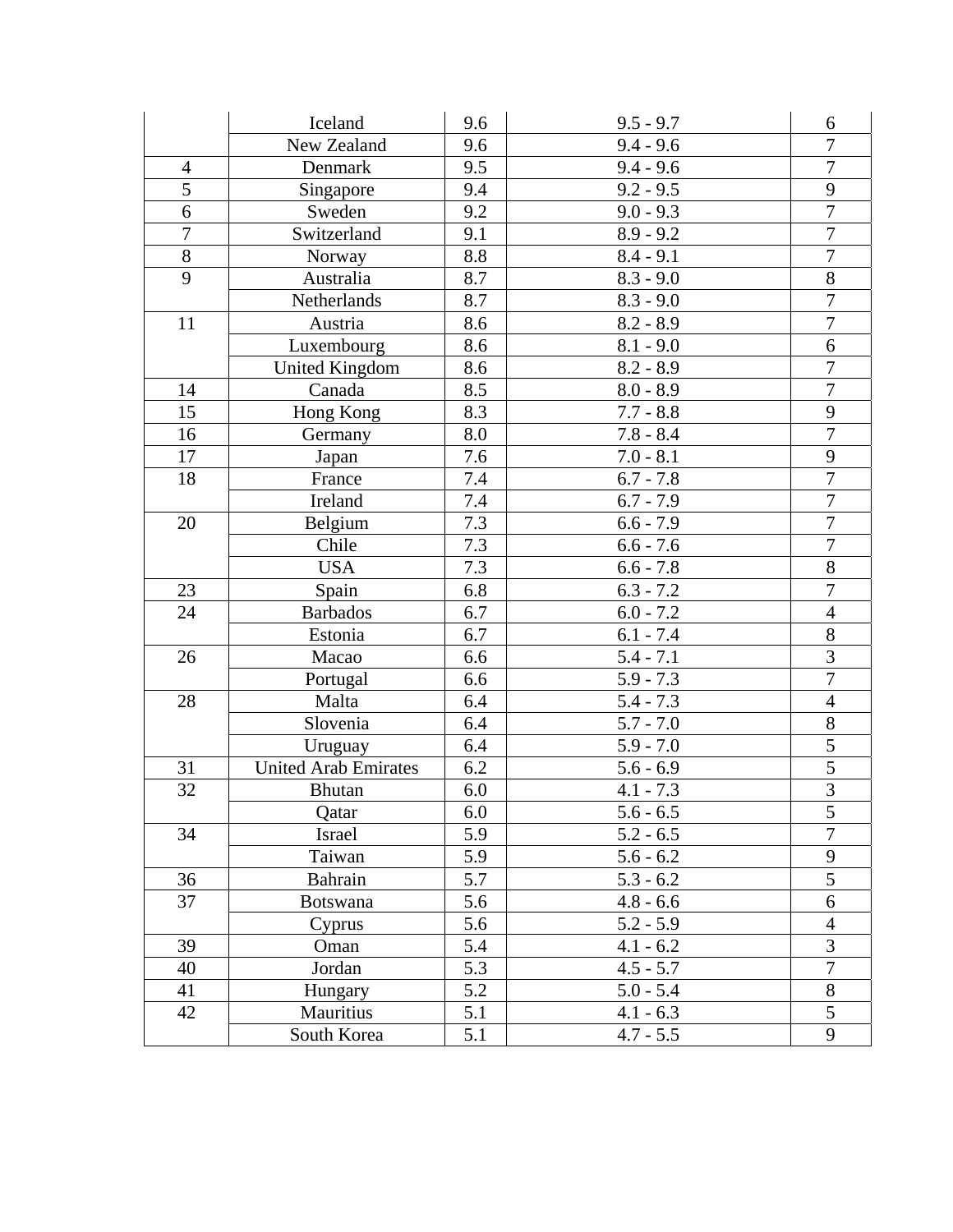|             |                          | 2006             |                         |                  |
|-------------|--------------------------|------------------|-------------------------|------------------|
| Country     |                          | <b>CPI</b>       |                         | <b>Surveys</b>   |
| <b>Rank</b> | <b>Country/Territory</b> | <b>Score</b>     | <b>Confidence Range</b> | <b>Used</b>      |
| 45          | Italy                    | 4.9              | $4.4. - 5.4$            | $\overline{7}$   |
| 46          | Czech Republic           | 4.8              | $4.4 - 5.2$             | $8\,$            |
|             | Kuwait                   | 4.8              | $4.0 - 5.4$             | $\overline{5}$   |
|             | Lithuania                | 4.8              | $4.2 - 5.6$             | 6                |
| 49          | Latvia                   | 4.7              | $4.0 - 5.5$             | 6                |
|             | Slovakia                 | 4.7              | $4.3 - 5.2$             | $8\,$            |
| 51          | South Africa             | 4.6              | $4.1 - 5.1$             | 8                |
|             | Tunisia                  | 4.6              | $3.9 - 5.6$             | 5                |
| 53          | Dominica                 | 4.5              | $3.5 - 5.3$             | $\overline{3}$   |
| 54          | Greece                   | 4.4              | $3.9 - 5.0$             | $\overline{7}$   |
| 55          | Costa Rica               | 4.1              | $3.3 - 4.8$             | $\overline{5}$   |
|             | Namibia                  | 4.1              | $3.6 - 4.9$             | 6                |
| 57          | Bulgaria                 | 4.0              | $3.4 - 4.8$             | $\overline{7}$   |
|             | El Salvador              | 4.0              | $3.2 - 4.8$             | 5                |
| 59          | Colombia                 | 3.9              | $3.5 - 4.7$             | $\overline{7}$   |
| 60          | Turkey                   | 3.8              | $3.3. - 4.2$            | $\overline{7}$   |
| 61          | Jamaica                  | 3.7              | $3.4 - 4.0$             | 5                |
|             | Poland                   | 3.7              | $3.2 - 4.4$             | 8                |
| 63          | Lebanon                  | 3.6              | $3.2 - 3.8$             | 3                |
|             | Seychelles               | 3.6              | $3.2 - 3.8$             | $\overline{3}$   |
|             | Thailand                 | 3.6              | $3.2 - 3.9$             | 9                |
| 66          | <b>Belize</b>            | 3.5              | $2.3 - 4.0$             | $\overline{3}$   |
|             | Cuba                     | 3.5              | $1.8 - 4.7$             | 3                |
|             | Grenada                  | 3.5              | $2.3 - 4.1$             | $\overline{3}$   |
| 69          | Croatia                  | 3.4              | $3.1 - 3.7$             | $\overline{7}$   |
| 70          | <b>Brazil</b>            | 3.3              | $3.1 - 3.6$             | $\overline{7}$   |
|             | China                    | 3.3              | $3.0 - 3.6$             | $\boldsymbol{9}$ |
|             | Egypt                    | 3.3              | $3.0 - 3.7$             | 6                |
|             | Ghana                    | $\overline{3.3}$ | $3.0 - 3.6$             | 6                |
|             | India                    | 3.3              | $3.1 - 3.6$             | 10               |
|             | Mexico                   | 3.3              | $3.1 - 3.4$             | $\overline{7}$   |
|             | Peru                     | 3.3              | $2.8 - 3.8$             | 5                |
|             | Saudi Arabia             | 3.3              | $2.2 - 3.7$             | 3                |
|             | Senegal                  | 3.3              | $2.8 - 3.7$             | 5                |
| 79          | Burkina Faso             | 3.2              | $2.8 - 3.6$             | 5                |
|             | Lesotho                  | 3.2              | $2.9 - 3.6$             | 5                |
|             | Moldova                  | 3.2              | $2.7 - 3.8$             | $\overline{7}$   |
|             | Morocco                  | 3.2              | $2.8 - 3.5$             | 6                |
|             | Trinidad and Tobago      | 3.2              | $2.8 - 3.6$             | 5                |
| 84          | Algeria                  | 3.1              | $2.7 - 3.6$             | 5                |
|             | Madagascar               | 3.1              | $2.3 - 3.7$             | 5                |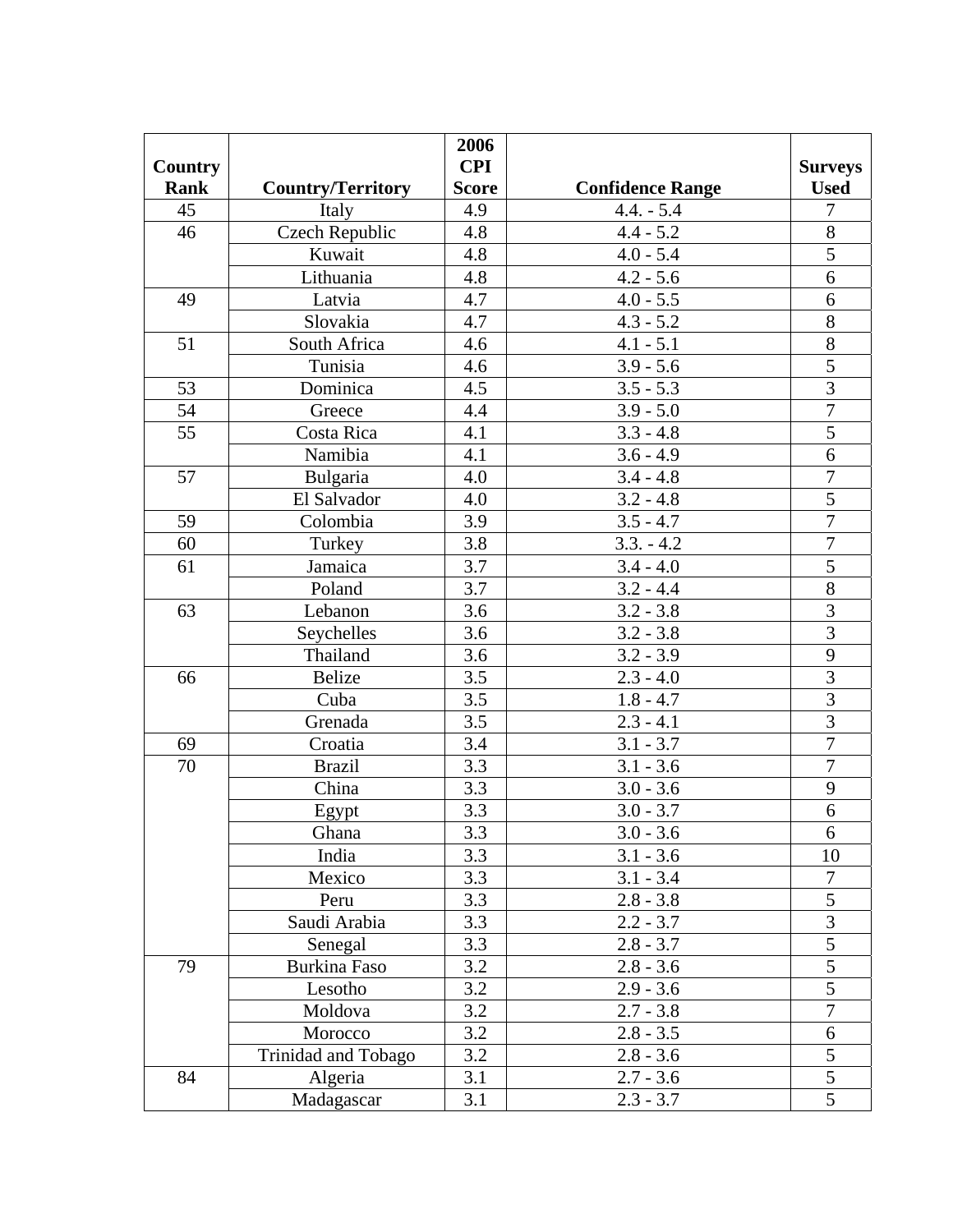|             | Mauritania               | 3.1          | $2.1 - 3.7$             | $\overline{4}$          |
|-------------|--------------------------|--------------|-------------------------|-------------------------|
|             | Panama                   | 3.1          | $2.8 - 3.3$             | 5                       |
|             | Romania                  | 3.1          | $3.0 - 3.2$             | $\overline{8}$          |
|             | Sri Lanka                | 3.1          | $2.7 - 3.5$             | 6                       |
| Country     |                          | 2006         |                         |                         |
| <b>Rank</b> |                          | <b>CPI</b>   |                         | <b>Surveys</b>          |
|             | <b>Country/Territory</b> | <b>Score</b> | <b>Confidence Range</b> | <b>Used</b>             |
| 90          | Gabon                    | 3.0          | $2.4 - 3.3$             | $\overline{4}$          |
|             |                          |              |                         |                         |
|             | Serbia                   | 3.0          | $2.7 - 3.3$             | $\boldsymbol{7}$        |
|             | Suriname                 | 3.0          | $2.7 - 3.3$             | $\overline{4}$          |
| 93          | Argentina                | 2.9          | $2.7 - 3.2$             | $\overline{7}$          |
|             | Armenia                  | 2.9          | $2.7 - 3.0$             | 6                       |
|             | Bosnia and Herzegovina   | 2.9          | $2.7 - 3.1$             | 6                       |
|             | Eritrea                  | 2.9          | $2.2 - 3.5$             | $\overline{3}$          |
|             | Syria                    | 2.9          | $2.3 - 3.2$             | $\overline{3}$          |
|             | Tanzania                 | 2.9          | $2.7 - 3.1$             | $\overline{7}$          |
| 99          | Dominican Republic       | 2.8          | $2.4 - 3.2$             | 5                       |
|             | Georgia                  | 2.8          | $2.5 - 3.0$             | 6                       |
|             | Mali                     | 2.8          | $2.5 - 3.3$             | $\boldsymbol{7}$        |
|             | Mongolia                 | 2.8          | $2.3 - 3.4$             | $\overline{5}$          |
|             | Mozambique               | 2.8          | $2.5 - 3.0$             | $\overline{7}$          |
|             | Ukraine                  | 2.8          | $2.5 - 3.0$             | 6                       |
| 105         | <b>Bolivia</b>           | 2.7          | $2.4 - 3.0$             | 6                       |
|             | Iran                     | 2.7          | $2.3 - 3.1$             | $\overline{3}$          |
|             | Libya                    | 2.7          | $2.4 - 3.2$             | $\overline{3}$          |
|             | Macedonia                | 2.7          | $2.6 - 2.9$             | 6                       |
|             | Malawi                   | 2.7          | $2.5 - 3.0$             | $\overline{7}$          |
|             | Uganda                   | 2.7          | $2.4 - 3.0$             | $\overline{7}$          |
| 111         | Albania                  | 2.6          | $2.4 - 2.7$             | $\overline{5}$          |
|             | Guatemala                | 2.6          | $2.3 - 3.0$             | $\overline{\mathbf{5}}$ |
|             | Kazakhstan               | 2.6          | $2.3 - 2.8$             | $\boldsymbol{6}$        |
|             | Laos                     | 2.6          | $2.0 - 3.1$             | $\overline{4}$          |
|             | Nicaragua                | 2.6          | $2.4 - 2.9$             | 6                       |
|             | Paraguay                 | 2.6          | $2.2 - 3.3$             | 5                       |
|             | Timor-Leste              | 2.6          | $2.3 - 3.0$             | 3                       |
|             | Vietnam                  | 2.6          | $2.4 - 2.9$             | $8\,$                   |
|             | Yemen                    | 2.6          | $2.4 - 2.7$             | $\overline{4}$          |
|             | Zambia                   | 2.6          | $2.1 - 3.0$             | 6                       |
| 121         | Benin                    | $2.5\,$      | $2.1 - 2.9$             | 6                       |
|             | Gambia                   | $2.5\,$      | $2.3 - 2.8$             | 6                       |
|             | Guyana                   | 2.5          | $2.2 - 2.6$             | 5                       |
|             | Honduras                 | 2.5          | $2.4 - 2.7$             | 6                       |
|             | Nepal                    | 2.5          | $2.3 - 2.9$             | 5                       |
|             | Philippines              | 2.5          | $2.3 - 2.8$             | 9                       |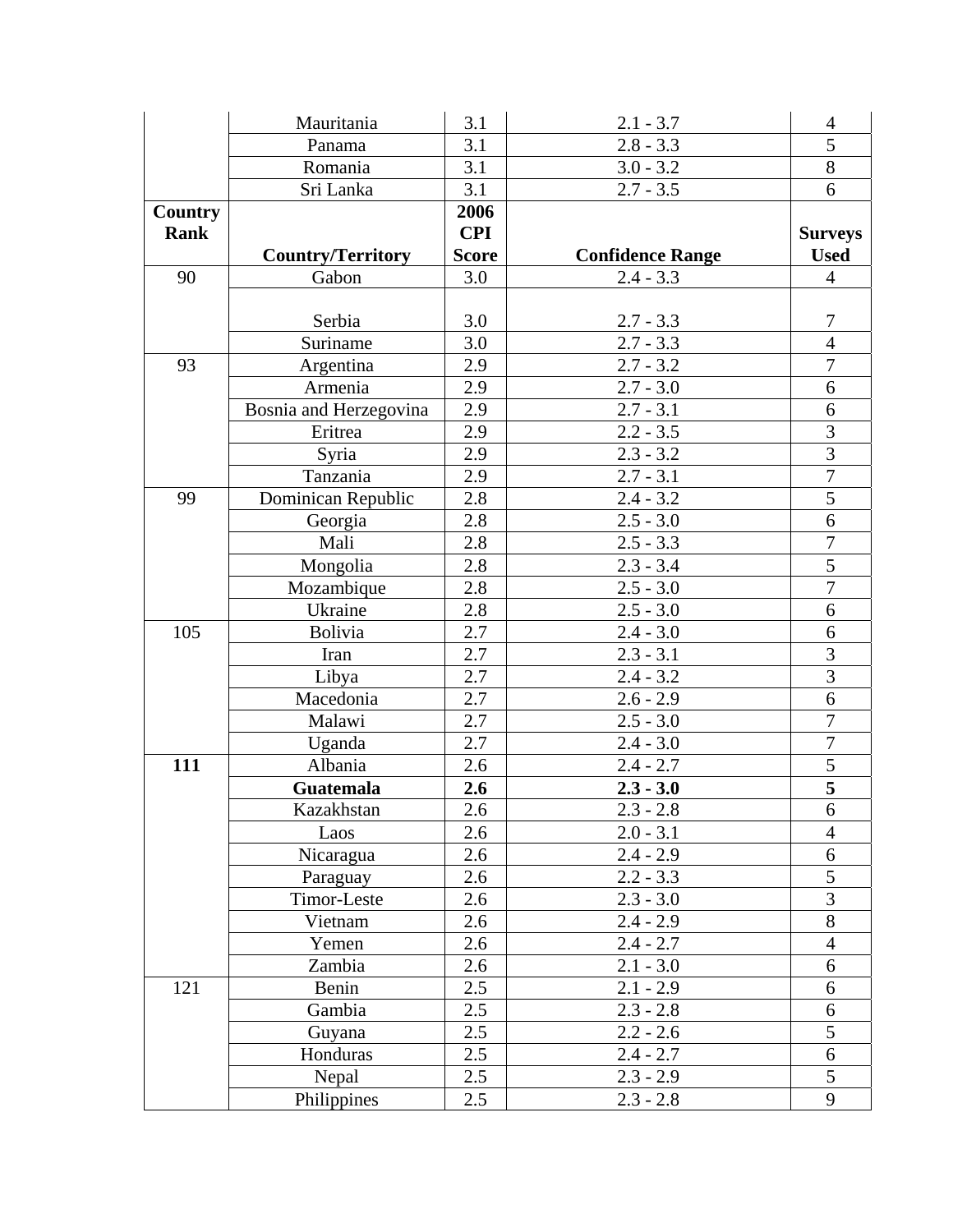|     | Russia                   | 2.5 | $2.3 - 2.7$ |  |
|-----|--------------------------|-----|-------------|--|
|     | Rwanda                   | 2.5 | $2.3 - 2.6$ |  |
|     | Swaziland                | 2.5 | $2.2 - 2.7$ |  |
| 130 | Azerbaijan               | 2.4 | $2.2 - 2.6$ |  |
|     | Burundi                  | 2.4 | $2.2 - 2.6$ |  |
|     | Central African Republic | 2.4 | $2.2 - 2.5$ |  |